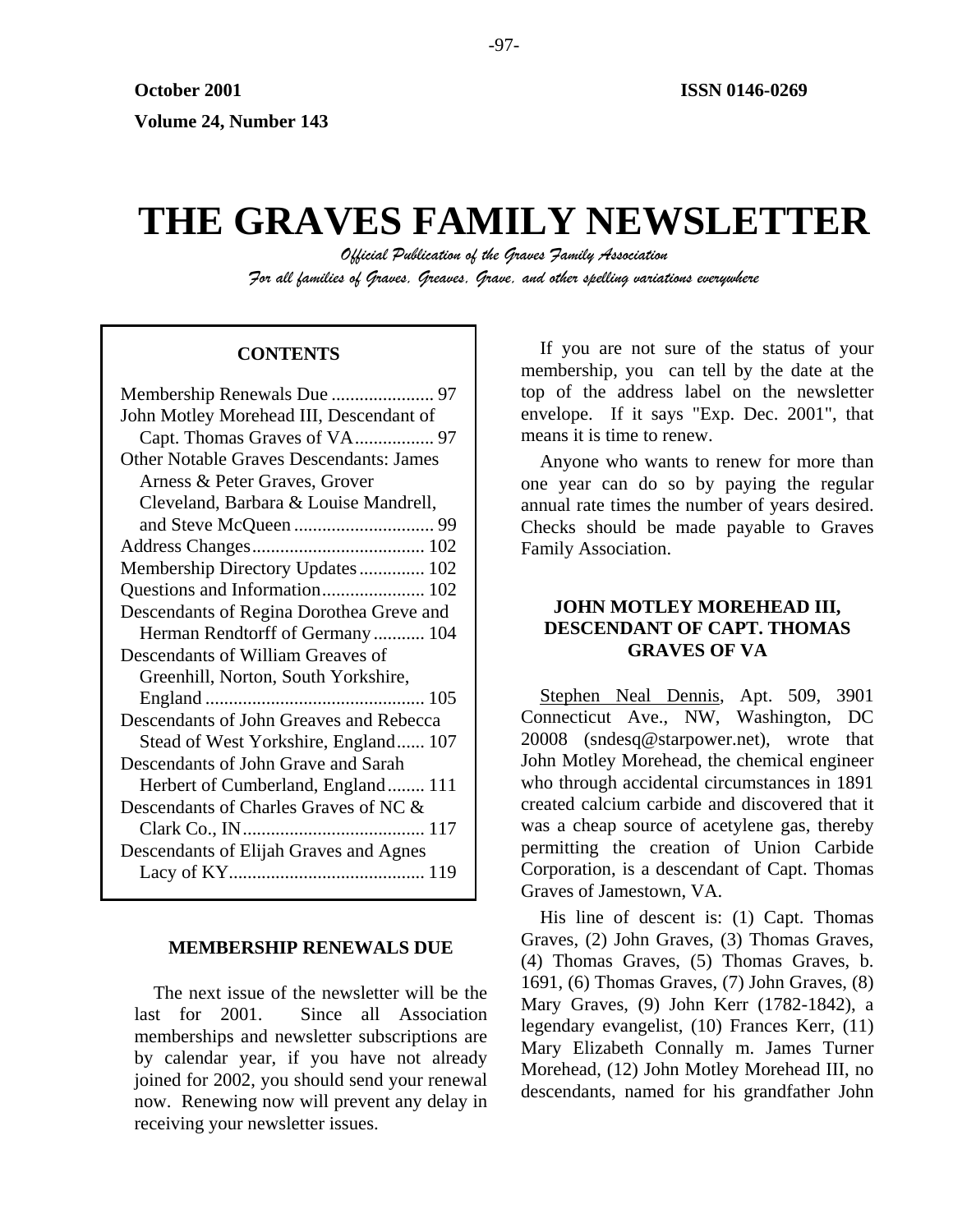Motley Morehead, a governor of NC in the 1840s.

**Memberships: Regular (U.S. & Canada) \$20/year Other countries (air mail) \$30/year Sustaining (U.S. & Canada) \$40/year Other countries (air mail) \$50/year Life (U.S./Canada, no age limit) \$600 one time Foreign memberships must be paid by money order in U.S. dollars. All back issues (1976 present) are available, last year at current price and earlier years at half price. Newsletter only available to individuals as part of Graves Family Association membership. No charge for queries. Published by: THE GRAVES FAMILY ASSOCIATION 20 Binney Circle, Wrentham, MA 02093, USA Internet Web Site: http://www.gravesfa.org Newsletter Editor: Kenneth Vance Graves 20 Binney Circle, Wrentham, MA 02093 (508)384-8084 ken.graves@gravesfa.org Treasurer: Sarah J. Graves, Wrentham, MA sarah.graves@gravesfa.org Director, Internet Web Site: Kenneth Vance Graves Graves Online List Manager: Marjorie Ferris, Rialto, CA, MBFerris@aol.com Research Coordinators Graves of Cambridgeshire, England: Nedra**  Dickman Brill, CG, 2410 NE 58<sup>th</sup> Ave., **Portland, OR 97213-4002 brillnd@pacifier.com Rear Admiral Thomas Graves of Charlestown, MA and his Greaves family of Stepney, London, England: Raymond C. Flesher, 313 West Lehow Ave., #24, Englewood, CO 80110-6744, rcflesher@juno.com Charles Newton Graves (Descended from Rear Admiral Thomas Graves of Charlestown, MA): Janet Craw, HC 4, Box 23B, Payson, AZ 85541-9531, vjcraw@cybertrails.com Samuel Graves of Lynn, MA: Carol Kenney Graves, 4121 North Koerner Rd., Peoria, IL 61615, ckenney7@aol.com © Graves Family Association, 2001**

The following summary is from the John Motley Morehead Foundation website, printed with their permission.

Born on November 3, 1870, John Motley Morehead III was graduated from the University of North Carolina at Chapel Hill in 1891. Although most widely known during his lifetime as a successful businessman, chemist, and engineer, Mr. Morehead was also an internationally known inventor, author, and scientist.

Following his graduation from the University, John Motley Morehead and his father were searching for an inexpensive method for manufacturing aluminum and instead discovered acetylene gas at their mill in Spray (now Eden), North Carolina. Mr. Morehead then developed an economical process for the manufacture of calcium carbide and laid the groundwork for the development of the Union Carbide Corporation. At the time of his death in 1965, Union Carbide had more than seventy-three thousand employees throughout the world and produced more than six hundred products.

Mr. Morehead's illustrious career also included the invention of an apparatus for analyzing gases and the publication of a book on the subject that remained the authoritative source for years. He served as mayor of Rye, New York, and was appointed by President Herbert Hoover as envoy and minister to Sweden from 1930 to 1933. As a result of his exceptional work as ambassador Mr. Morehead became the first foreigner ever honored with Sweden's gold medal for outstanding service.

In 1915, at the age of forty-four, Mr. Morehead married Genevieve Margaret Birkhoff. A few years after Genevieve Morehead's death in 1945, he married Leila Duckworth Houghton. Neither marriage produced children.

Mr. Morehead gave generously to his alma mater. In 1931, Mr. Morehead and Rufus Lenoir Patterson, a classmate and fraternity brother, donated the Morehead-Patterson Bell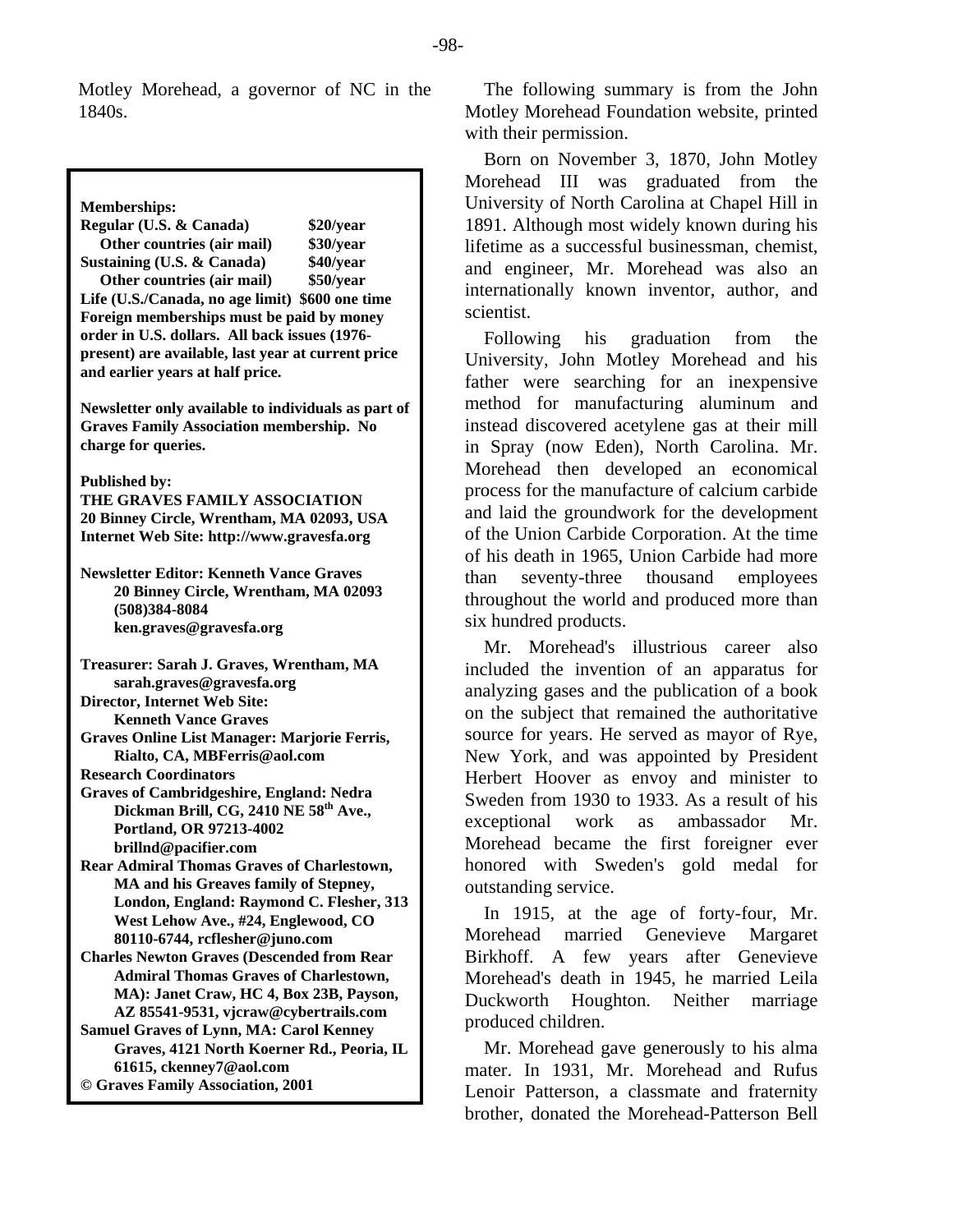Tower to the University. In 1945, Mr. Morehead created the Morehead Foundation for the purpose of erecting the Morehead Building and establishing the Morehead Award. The Morehead Building, dedicated in 1949, houses the Morehead Planetarium, the Genevieve B. Morehead Art Gallery, the Copernican Orrery, the Morehead Observatory, scientific exhibition galleries, and the Morehead Foundation offices. The Foundation has tendered more than 2,300 Morehead Awards over the course of the last half-century.

To his hometown, Mr. Morehead gave the Morehead Stadium and Chimes to what was then known as the Tri-City High School of Leaksville, Spray, and Draper, since renamed John Motley Morehead Senior High School. He also made a significant gift to the local hospital which was later renamed John Motley Morehead Memorial Hospital.

John Motley Morehead's greatest loves were his native state of North Carolina and its university at Chapel Hill. The legacy of Mr. Morehead's dedication and devotion to the University continues to thrive today through the Morehead Program.

John Motley Morehead III died January 7, 1965.

# **OTHER NOTABLE GRAVES DESCENDANTS**

The following Graves family members are among those on the Graves Family Association website. All suggestions for others to add will be appreciated.

JAMES ARNESS is a brother of actor Peter Graves. He is descended from John Graves of Concord, MA, via Benjamin<sup>2</sup>, Benjamin<sup>3</sup>, Jonathan<sup>4</sup>, Elijah<sup>5</sup>, George T.<sup>6</sup>, Ann Maria<sup>7</sup> Graves, Josephine<sup>8</sup> Jencks, Hess Graves<sup>9</sup> Duesler, etc.

He was born James Aurness on 26 May 1923 in Minneapolis, MN, son of Ruth (Duesler) Salisbury and Rolf Aurness. Drafted into the U.S. Army during his freshman year (1942-43) at Beloit (Wisconsin) College, Arness was wounded in the leg at Anzio beachhead in 1944. After World War II he worked as a substitute radio announcer at station WLOL in Minneapolis for six months before drifting to Hollywood. While acting at the Bliss-Hayden Theatre in Beverly Hills he was discovered by agent Leo Lance, who introduced him to film producer Dore Schary. He had appeared in more than a score of films by 1953. When *Gunsmoke* was translated from radio to television in 1955, Arness was recommended and selected for the starring role of Matt Dillon by John Wayne. An instant hit as TV's first adult western, *Gunsmoke* ranked first in the Nielsen ratings in 1957, and remained among the top ten shows annually thereafter. It was expanded from a half-hour to a full-hour show in 1960. The show continued for at least 19 seasons on the CBS network, and made Arness a multimillionaire. He has invested his money wisely, has several homes, and has enjoyed piloting his two airplanes, as well as surfing, boating, skiing, fishing, and other outdoor diversions.

(This information is from *Current Biography Yearbook*, ed. Charles Moritz, The M.W. Wilson Co., NY, 1973, pages 15-17.)

PETER GRAVES is a brother of actor James Arness. He is descended from John Graves of Concord, MA. He starred in the television series, *Mission Impossible*, and has acted in various other television and movie roles.

GROVER CLEVELAND was born 18 March 1837 in Caldwell, NJ, and died 24 June 1908 in Princeton, NJ, son of Richard F. Cleveland, a Presbyterian minister, and Ann Neale. His parents named him Stephen Grover Cleveland, but he dropped the Stephen. He was a Democrat and president of the United States 1885-1889 and 1893-1897. According to a ruling of the State Dept., he was both the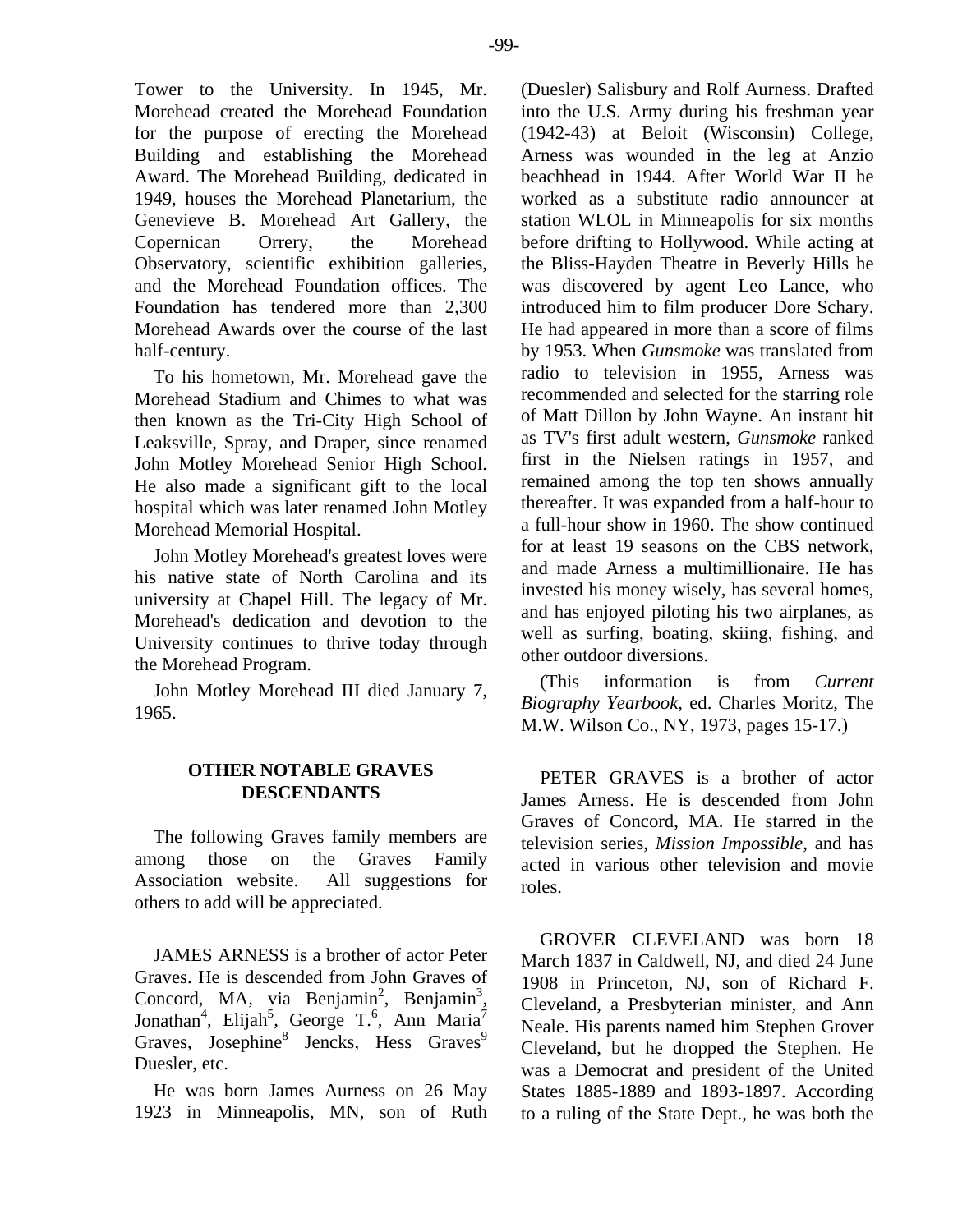$22<sup>nd</sup>$  and the  $24<sup>th</sup>$  president, because his two terms were not consecutive. He was descended from Thomas Graves of Hartford, CT and Hatfield, MA, and is listed as #3646 in the 1985 book on that family.

He clerked in Clinton and Buffalo, NY; taught at the N.Y. City Institution for the Blind; was admitted to the bar in Buffalo, 1859; became assistant district attorney, 1863; sheriff, 1871; mayor, 1881; governor of New York, 1882. He was an independent, honest administrator who hated corruption. He was nominated for president over Tammany Hall opposition, 1884, and defeated Republican James G. Blaine. He enlarged the civil service, vetoed many pension raids on the Treasury. In 1888 he was defeated by Benjamin Harrison, although his popular vote was larger. Reelected over Harrison in 1892, he faced a money crisis brought about by lowering of the gold reserve, circulation of paper and exorbitant silver purchases under the Sherman Act. He obtained a repeal of the Sherman Act and a reduced tariff. A severe depression and labor troubles racked his administration but he refused to interfere in business matters and rejected Jacob Coxey's demand for unemployment relief. He broke the Pullman strike in 1894. In 1896, the Democrats repudiated his administration and chose silverite William Jennings Bryan as their candidate. (Most of this information from *The World Almanac and Book of Facts, 1994*, Funk and Wagnalls Corp., Mahwah, NJ, 1993.)

BARBARA MANDRELL was born 25 Dec. 1948 in Houston, TX, and was raised in Oceanside, near Los Angeles, CA. She is descended from William Graves and Elizabeth ------ of VA, NC & KY, possibly descended from Capt. Thomas Graves of VA via the Caswell Co., NC branch of the family.

She comes from a musical family. Her father, Irby, sang and played guitar and her mother, Mary, played piano and taught music. At the age of 12, Barbara demonstrated the steel guitar at a national convention and then

worked in Las Vegas with Joe Maphis and Tex Ritter. By her teens, she also played saxophone, guitar, banjo and bass. Her parents formed the Mandrells with her and two boys, one of whom, drummer Ken dudney, became her husband in 1967. Their extensive touring schedule included military bases in Vietnam. Mandrell first recorded in 1966 for the small Mosrite label, and her sobbing "Queen For A. Day", with Glen Campbell on guitar, was reissued with a revised accompaniment in 1984. She signed with Columbia in 1969, and, for a time, she concentrated on country versions of soul hits. Despite her glossy Las Vegas look, she joined the *Grand Ole Opry* in 1972, switched to ABC-Dot in 1975, and had her first Top 5 country single with "Standing Room Only". In 1977 she had her first U.S. country number 1 with "Sleepin' Single In A Double Bed". Her television series, *Barbara Mandrell And The Mandrell Sisters*, ran from 1980-82 and was also screened in the U.K. She recorded numerous other songs, some of them U.S. country number one singles.

(This information is from *The Guiness Encyclopedia of Popular Music*, ed. By Colin Larkin, vol. 4, Guiness Pub. Ltd., Enfield, England, 1995.)

LOUISE MANDRELL was born Thelma Louise Mandrell, 13 July 1954 in Corpus Christi, TX. She is descended from William Graves and Elizabeth ------ of VA, NC & KY, possibly descended from Capt. Thomas Graves of VA via the Caswell Co., NC branch of the family.

She began playing guitar, banjo and fiddle as a child and joined her sister, Barbara Mandrell, in the latter's band on bass in 1969. She had a short-lived marriage with Ronny Shaw, who opened for Barbara, and her second marriage also failed. She was a featured singer with Merle Haggard's roadshow in the mid-1970s. She signed with Epic and had U.S. country hits with "Put It On Me", "Everlasting Love" and "Reunited" (which was a duet with her third husband, R. C. Bannon). She had further success with RCA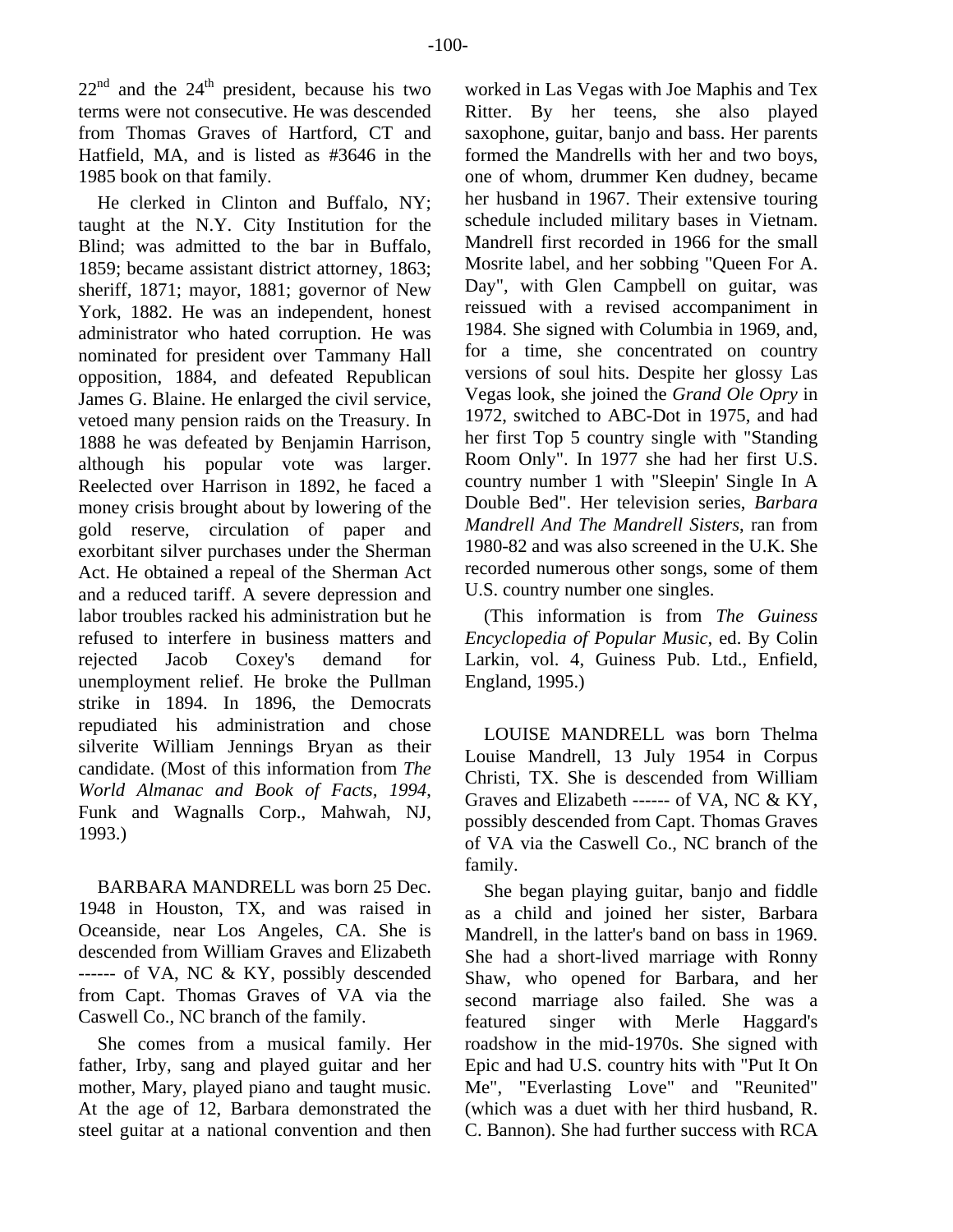and was the butt of her sister's jokes on the television series, *Barbara Mandrell And The Mandrell Sisters*. In 1983, she had solo country hits with "Save Me" and "Too Hot To sleep", which led to her own television series. Her 1988 single with Earle Carmen, "As Long As We Got Each Other", made the U.S. country charts despite only promotional copies being issued. (This information is from *The Guiness Encyclopedia of Popular Music*, ed. By Colin Larkin, vol. 4, Guiness Pub. Ltd., Enfield, England, 1995.)

STEVEN TERRENCE MCQUEEN, called Steve McQueen, was born 24 March 1930 (exact birth year not known with certainty) in Indianapolis, IN, and died in 1980. He married Neile Adams in 1956. She was a singer, dancer, and actress, who was born in Manilla of Eurasian ancestry. They had 2 children, daughter Terry Leslie McQueen and son Chad McQueen. He was descended from Capt. Thomas Graves of VA, by at least 2 different lines. The first 8 generations of the one that is proven is: Thomas<sup>1</sup>, John<sup>2</sup>, Thomas<sup>3</sup>, John<sup>4</sup>, John<sup>5</sup>, Joseph<sup>6</sup>, Nancy C.<sup>7</sup> m. John Coleman Goodwin (also a Graves descendant), Lloyd King<sup>8</sup> Goodwin, etc.

After an unhappy childhood and an adventurous, wandering and sometimes reckless youth, Steve McQueen became a movie actor known for his portrayals of characters who were, like himself, at once rugged and sensitive. He often played the part of a young man on his own, fighting to survive in a hostile society. He was not typecast, however, as proved by his varying roles in the comedy *Love With a Proper Stranger* and the dramas *Cincinnati Kid* and *The Great Escape*. Acting, though his living, was not his life. He raced cars professionally and entered and won motorcycle races.

His father left the family soon after his birth and McQueen went with his mother to Slater, Missouri, where they lived with his uncle. Four years later his mother remarried, and they moved with his stepfather to California. At first he attended local schools, but his mother

and stepfather sent him to the California Junior Republic at Chino, a home for wayward boys, when he became too difficult to handle. McQueen made one attempt to run away from the home, but it was unsuccessful, and he stayed for almost two years, until the ninth grade. He then left to join his mother in New York, where she had lived since her second husband died.

At fifteen he ran away to join a tanker sailing to the West Indies. Life at sea proved no more to his liking than life at home, and he left the ship when it docked in Port Arthur, Texas. During the next year and a half he supported himself at a variety of jobs, including those of a grunt (laborer) in Texas oilfields, a barker in a traveling carnival, and a tree topper for a Canadian lumber company. That period ended with his enlistment in the United States Marine Corps in April 1947. Even though he went AWOL, he always looked back on his Marine days with affection.

It was in Greenwich Village, New York City, that McQueen began his acting career. After studying at the Uta Hagen-Herbert Berghof Dramatic School on the G.I. Bill and another scholarship, he was accepted by the Actors Studio for a three-year apprenticeship. He made his acting debut in 1952 in a summer stock stage production, and continued in summer stock and minor television roles until he reached Broadway in 1956 as a three-month replacement for Ben Gazzara in *A Hatful of Rain*. In the fall of 1959 he landed the starring role as an underdog bounty hunter in a new TV series called *Trackdown*, which became the pilot for a new series called *Wanted - Dead of Alive* which became a big success. Starting in 1958, he acted in many films. The McQueen movie that had the most critical acclaim was The Great Escape (United Artists, 1963), the factual story of the escape of 76 Royal Air Force prisoners from a German prison camp during World War II. (Portions of this discussion are from *Current Biography Yearbook*, ed. Charles Moritz, The H. W. Wilson Co., NY, 1989, pages 256-258.)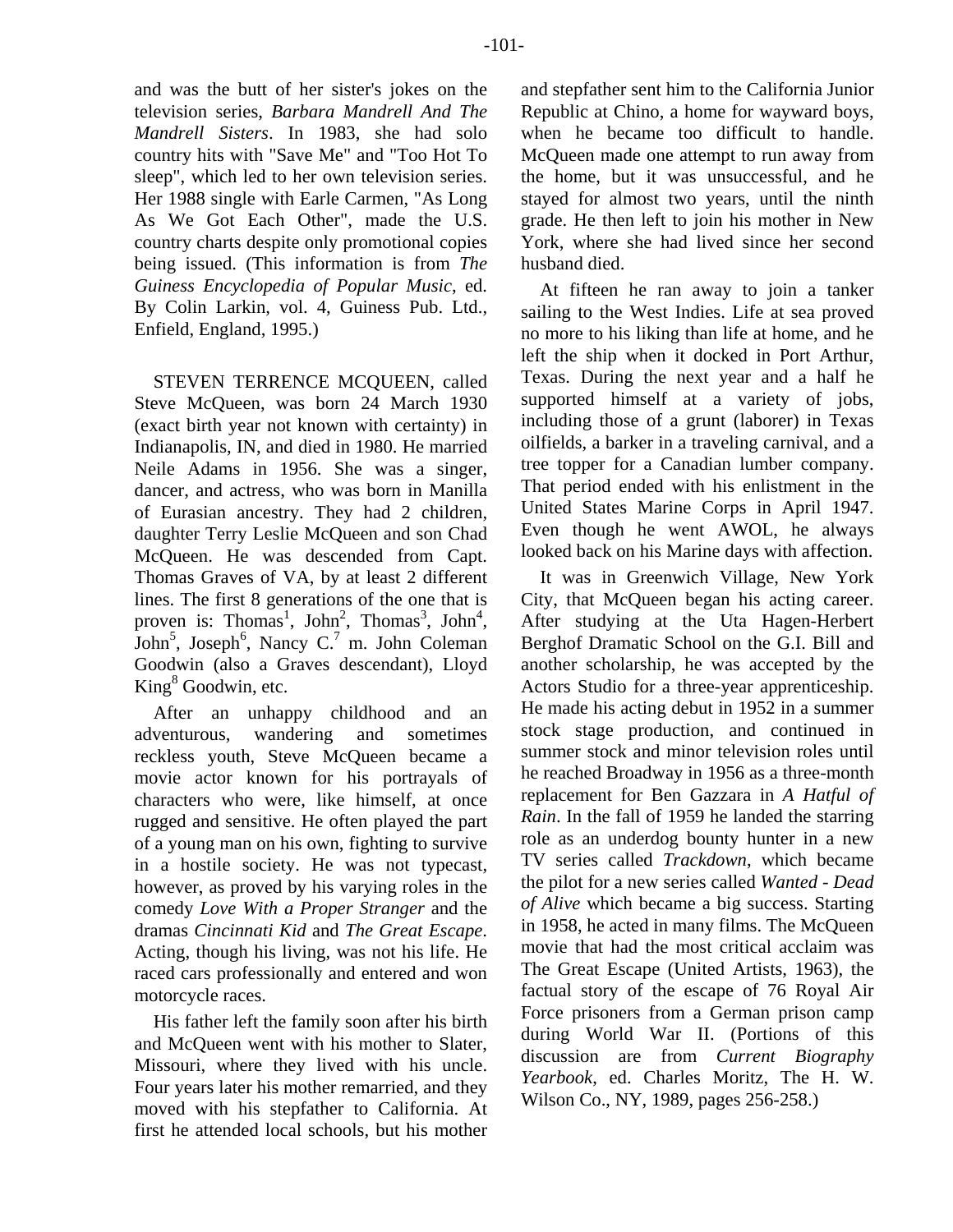#### **ADDRESS CHANGES**

Mrs. Dorothy J. Lynde, descended from JOHN GRAVES of Concord, MA, has moved from Walpole, NH to 134 Pondview Rd., West Swanzey, NH 03469.

Mrs. Sue Ogden Bailey of Lincoln, NE, descended from Capt. THOMAS GRAVES of VA, has moved to 3900 Pine Lake Rd., Apt. 231, Lincoln, NE 68516-5492.

Mr. Elvin Ogg of Sault Ste. Marie, MI, descended from Rear Admiral THOMAS GRAVES of Charlestown, MA, has changed his address to PO Box 1405, Sault Ste. Marie, MI 49783-7405.

Mrs. Elaine R. Tobias of Overland Park, KS, descended from THOMAS GRAVES of Hartford, CT & Hatfield, MA, has moved to 15299 Newton Dr., Overland Park, KS 66223- 2863.

Mrs. Margaret S. Doley of Williamsburg, VA, descended from Capt. THOMAS GRAVES of VA, has moved to 550 Williamsburg Landing Dr., Williamsburg, VA 23185.

Mr. Richard C. Graves of Timpson, TX, descended from JAMES GRAVES of Randolph Co. & Surry Co., NC, hasn't moved but his address has changed to 371 Graves Lane, Timpson, TX 75975.

Mr. David J. Horton of St. Louis, MO, descended from both JAMES GRAVES and Sarah Watkins of NC & IN and Capt. THOMAS GRAVES of VA, has moved to 200 Wesley Ave., St. Louis, MO 63135-2630.

#### **MEMBERSHIP DIRECTORY UPDATES**

*New Members*  KLINE, Mrs. Duane M. 2812 Pine Drive, Cheyenne, WY 82001 Ancestry: John Graves of Concord, MA

LEAF, Mr. Ronald J. 19790 Near Mountain Blvd., Shorewood, MN 55331 Ancestry: Regina Dorothea Greve and Herman Rendtorff of Germany

POLLARD, Ms. Ann & GRAVES, Stephen F. 25 Piney Point Drive, Lake Placid, FL 33852-5675 Ancestry: Samuel Graves of Lynn, MA, via #1246

MERRITT, Ms. Karen 9660 Old Stage Rd., Huntingdon, TN 38344 Ancestry: Henry C. Graves of VA & Carroll Co., TN

#### **QUESTIONS AND INFORMATION**

#### *MISCELLANEOUS GRAVES FAMILIES*

Mr. John P. Graves, 1010 Round Hill Circle, Napa, CA 94558-5314, is looking for the ancestry of his grandfather, AARON ALFRED GRAVES. What he knows is summarized below.

# DESCENDANTS OF AARON ALFRED GRAVES AND ADA MELISSA McMATH OF TX & CA

#### GENERATION 1

Aaron Alfred Graves (1) was born 9 Feb. 1832 in TX, and died 31 Oct. 1919 in Oakland, Alameda Co., CA. He may have come from Carson, Fannin Co., TX. The McMath book states that he was born in Carson Co., TX, but that seems very unlikely, since Carson Co. was not settled until long after his birth. Even Fannin Co. is said to have had no Anglo settlers until 1838, except for a few traders.

He married Ada ("Addie") Melissa McMath, daughter of Cyrus McMath and Melissa W. Hazen, on 17 March 1875 in Hullville, Gravelly Valley, Lake Co., CA. She was born 4 March 1857 in Marysville, CA, and died 6 April 1940 in Talmage, Mendocino Co., CA. He was a farmer and cattle rancher.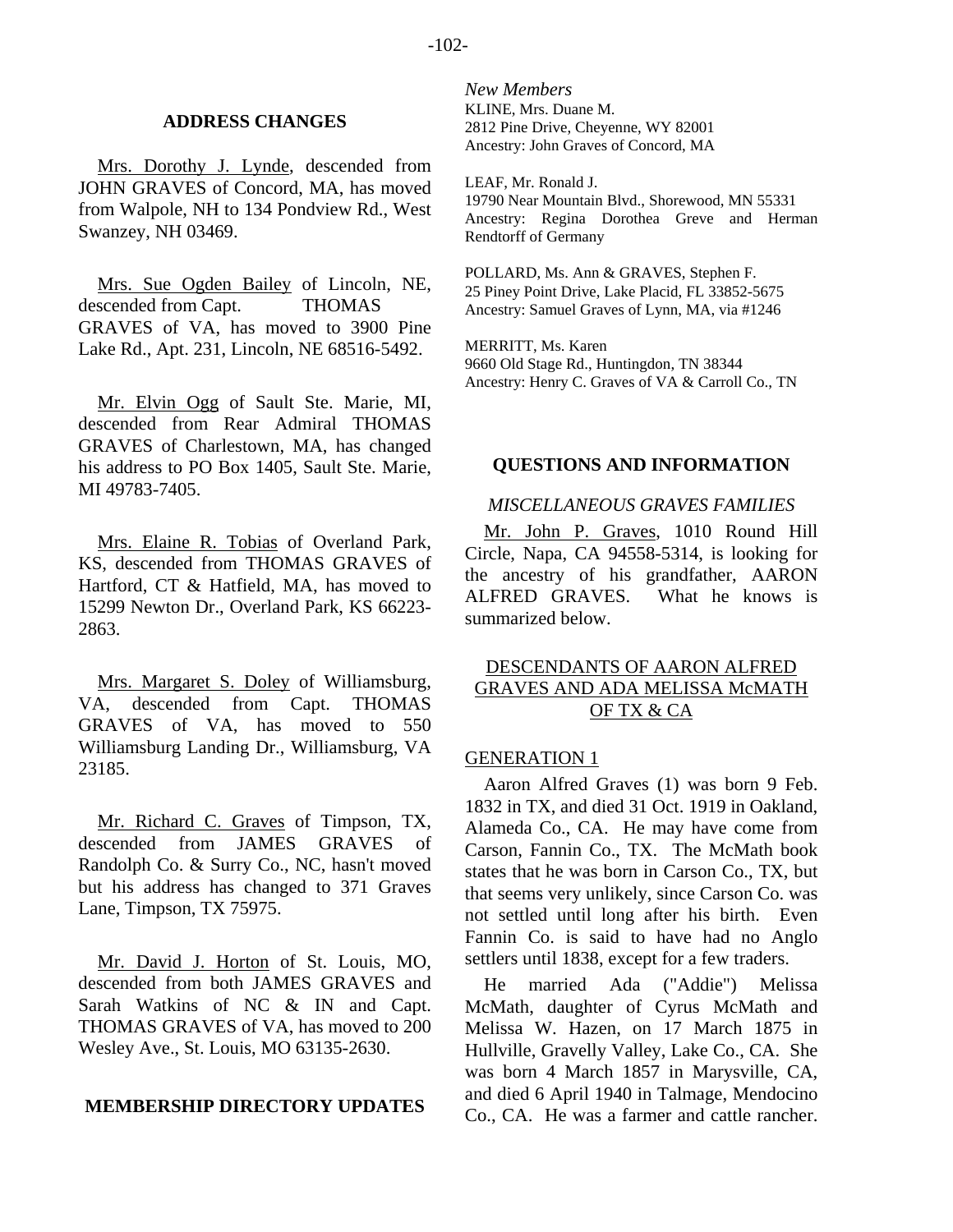They were living in Hullville, CA in 1895. According to the 1880 census for Gravelly Valley, Lake Co., CA, Aaron's father was born in NY and his mother in Scotland. According to his death certificate, his father's name was Aaron, but that is questionable. One of the sources for the family information is *Memorials of the McMath Family* by Frank M. McMath, Detroit, 1898. All their children were born in Gravelly Valley, CA except for William who was born near Upper Lake, CA. Children - Graves

- +2. Melissa Jane Graves, b. 26 April 1877, m. Walter Brown, 28 Oct. 1896, d. 25 June 1964.
- 3. Charles Henry Graves, b. 31 Aug. 1879, d. 24 Feb. 1880 (Gravelly Valley, CA).
- +4. Samuel Cyrus Graves, b. 2 Oct. 1881, m. Eva A. Purpus, 12 Oct. 1904, d. 1939.
- +5. Aaron Alfred Graves, Jr., b. 8 Jan. 1884, m. Georgina Ethel Travers, 19 Oct. 1910, d. 11 Jan. 1932.
- +6. Jessie Leona Graves, b. 26 Sept. 1885, m. Andy Bonham, d. Oct. 1987.
- +7. Effie Josephine Graves, b. 28 July 1888, m. Carl Simons, 21 Dec. 1907, d. 3 Dec. 1977.
- +8. Benjamin Franklin Graves, b. 17 Aug. 1890, m. Flora Tracy, 25 Sept. 19--.
- +9. William Grover Graves, b. 22 June 1892, m. Margaret Henderson, 15 Oct. 1927, d. 22 Aug. 1976.
- +10. Robert Arthur Graves, b. 30 Nov. 1896, m(1) Ethel Adele Rock, 14 Oct. 1928, m(2) Elizabeth Caum Moffett, 14 Feb. 1962, d. 30 Aug. 1972.

# GENERATION 2

Melissa Jane ("Millie") Graves (2) was born 26 April 1877 in Gravelly Valley, Lake Co., CA, and died 25 June 1964. She married Walter Brown on 28 Oct. 1896 in Kelseyville, CA. He was of Kelseyville, CA. She was listed as Melissie J. Graves in the 1880 census. Children - Brown

- 11. Frank Brown
- 12. Pearl Brown

Samuel Cyrus Graves (4) was born 2 Oct. 1881 in Gravelly Valley, CA, and died in 1939. He married Eva A. ("Nettie") Purpus on 12 Oct. 1904 in Lakeport, CA. She d. 1943.

Children - Graves

14. Eva Graves, m. ------ Foster.

Aaron Alfred Graves, Jr. (5) was born 8 Jan. 1884 in Gravelly Valley, CA, died 11 Jan. 1932 in Richmond, CA, and was buried 14 Jan. 1932 in Sunset View Cem. He married Georgina Ethel Travers on 19 Oct. 1910 in Ukiah, CA. She was born 7 July 1890 in Fairfield, IL.

Children - Graves

 15. Roy F. Graves, b.c. 1915, d. 1936 (age 21).

Jessie Leona Graves (6) was born 26 Sept. 1885 in Gravelly Valley, Lake Co., CA, and died in Oct. 1987 at age 102 in Santa Paula, CA. She married Andy Bonham.

Children - Bonham

16. Patsy Bonham

Effie Josephine Graves (7) was born 28 July 1888 in Gravelly Valley, CA, and died 3 Dec. 1977. She married Carl Simons on 21 Dec. 1907 in Lake Co., CA. He was born in 1882 in MI.

Children - Simons

17. Charlie Simons; lived on Fuller Ranch.

18. Margie Simons

Benjamin Franklin Graves (8) was born 17 Aug. 1890 in Gravelly Valley, CA. He married Flora Tracy on 25 Sept. 19--.

Children - Graves

19. Lloyd Graves; Lieut. Col. In Army.

William Grover Graves (9) was born 22 June 1892 in Gravelly Valley, CA, died 22 Aug. 1976 in Los Angeles Co., CA, and was buried Inglewood Cem., Inglewood, CA. He married Margaret Henderson on 15 Oct. 1927

 <sup>13.</sup> Clyde Graves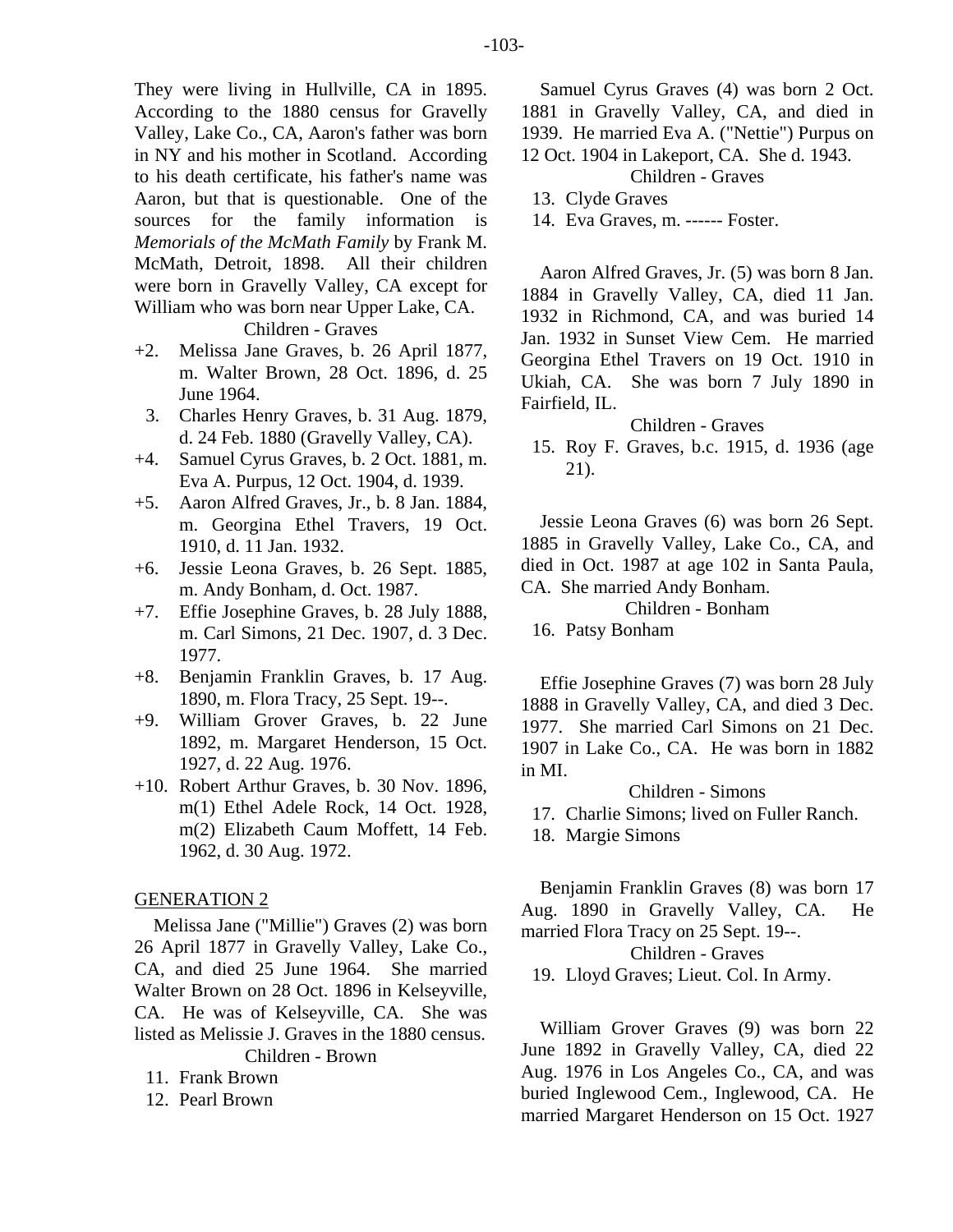in Los Angeles, CA. She was born in Aberdeen, Scotland.

Children - Graves

 20. David William Graves, b. 1 April 1935, m. Mary Ann Wilson, 7 June 1957 (Vallejo, CA).

Robert Arthur Graves (10) was born 30 Nov. 1896 in Gravelly Valley, Lake Co., CA, died 30 Aug. 1972 in Santa Rosa, Sonoma Co., CA, and was buried 5 Sept. 1972 in Golden Gate National Cem., San Bruno, CA. He first married Ethel Adele Rock, daughter of Edward Lee Rock and Effie Irene Dunn, on 14 Oct. 1928 at Mount of Olives Church, San Francisco, CA. She was born 10 June 1907 in Armona, CA, and died 18 Jan. 1961 in Berkeley, CA. He married second Elizabeth Caum Moffett on 14 Feb. 1962 in Albany, CA. Children - Graves

- 21. Robert Arthur Graves, b. 12 Aug. 1929 (San Francisco Children's Hospital), m. Joyce Viola Horn, 30 March 1951 (Berkeley, CA).
- 22. Daniel Allen Graves, b. 1 April 1933 (Pieralta Hospital, Oakland, CA), m. Shirley Anna Hancock.
- 23. John Peter Graves, b. 1 Nov. 1938 (Oakland, CA), m. Ardith Eileen ------, 19 Aug. 1972 (Napa, Napa Co., CA).

# *GRAVES FAMILIES OF GERMANY*

Mr. Ronald J. Leaf, 19790 Near Mountain Blvd., Shorewood, MN 55331-8102 (rleaf27@aol.com), and Mr. Thomas N. Harding, 516 West Barry Ave., Chicago, IL 60657-5417, are interested in more information on the family and ancestry of REGINA DOROTHEA GREVE discussed below.

# DESCENDANTS OF REGINA DOROTHEA GREVE AND HERMAN RENDTORFF OF **GERMANY**

Regina Dorothea Greve (1) was born 16 April 1693, probably in Germany or Denmark, and died 21 Jan. 1770. She married Herman Rendtorff, son of Herman Rendtorff and Catharina Langhans, on 8 June 1717.

Children - Rendtorff

- 2. Johann Jacob Rendtorff, b. 1718.
- 3. Johann Jacob Rendtorff, b. 1719.
- 4. Herman Rendtorff, b. 1721.
- +5. Johann Heinrich Rendtorff, b. 14 May 1723, m. Ilsabe Catharina Busse, 15 July 1758, d. 6 May 1786.

#### GENERATION 2

Johann Heinrich (or Hinrich) Rendtorff (5) was born 14 May 1723 and died 6 May 1786. He married Ilsabe Catharina Busse on 15 July 1758. She was born in 1736 and died in 1793.

Children - Rendtorff

- +6. Johann Hinrich Rendtorff, III, b. 1761, m. Johanna Maria Auffm Ordt, d. 1802.
	- 7. Regina Rendtorff, b. 25 June 1764, m. Wilhelm Doorman, 23 Feb. 1785, d. 28 Aug. 1816.
- +8. Franz Rendtorff, b. 25 April 1777, m. Elisabeth Maria Lorentzen, 24 July 1808, d. 18 July 1846.

## GENERATION 3

Johann Hinrich Rendtorff, III (6) was born in 1761 and died in 1802. He married Johanna Maria Auffm Ordt. She was born in 1770 and died in 1848.

### Children - Rendtorff

9. child, b. 1793, d. 1793.

- 10. Johann Hinrich Rendtorff, IV, b. 1794, d. 1835.
- +11. Carl Rendtorff, b. 1796, m. Clementine Auguste Auffm Ordt, d. 1877.

Franz Rendtorff (8) was born 25 April 1777 and died 18 July 1846. He married Elisabeth Maria Lorentzen, daughter of Nicholaus Lorentzen and Auguste Muhlen, on 24 July 1808 in Kiel, Germany.

Children - Rendtorff

#### GENERATION 1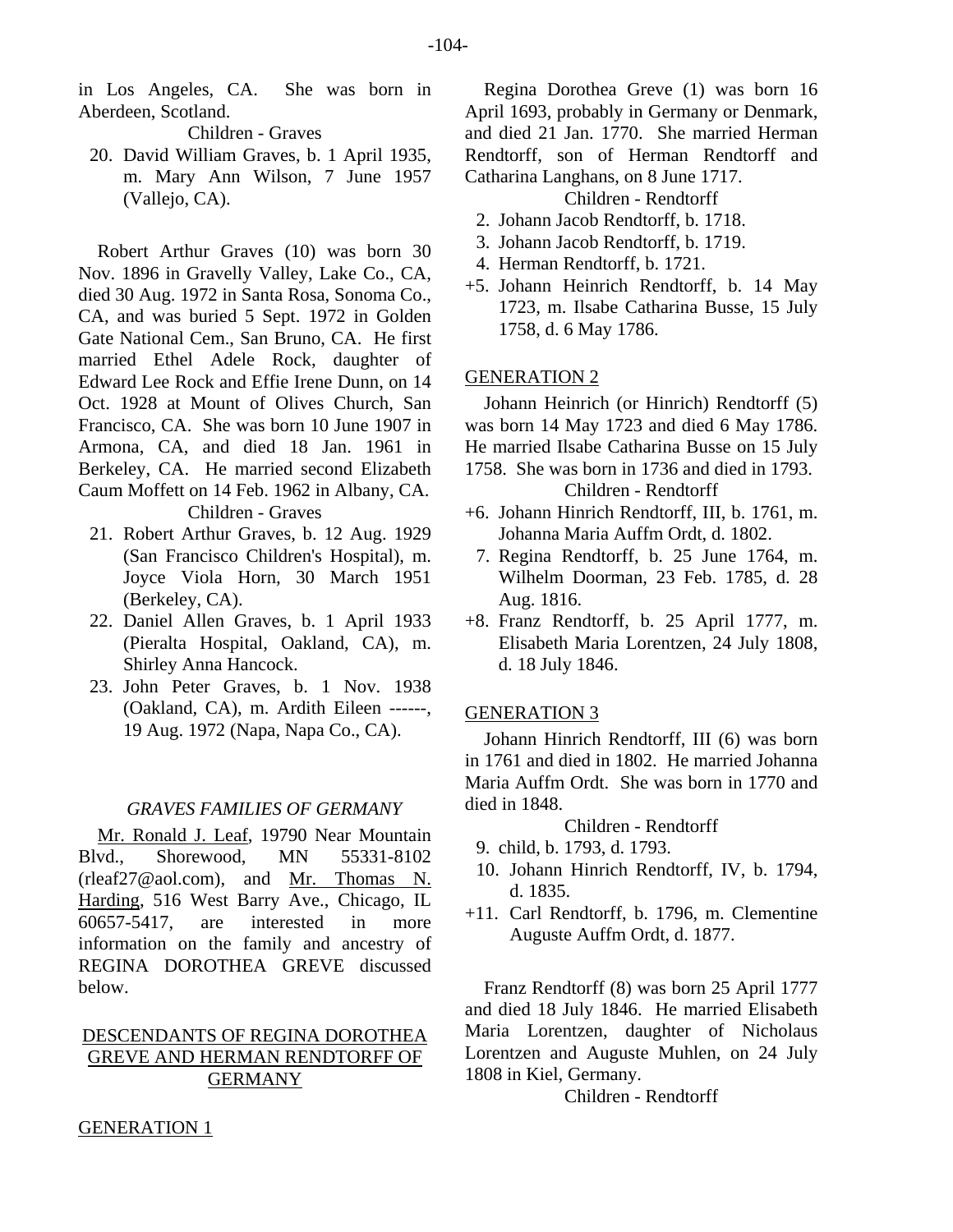+12. Theodor Hermann Rendtorff, b. 20 Sept. 1811, m. Julie Wilhelmine Karstens, 20 Aug. 1839, d. 21 March 1898.

## GENERATION 4

Carl Rendtorff (11) was born in 1796 and died in 1877. He married Clementine Auguste Auffm Ordt. She was born in 1811 and died 1871.

Children - Rendtorff

- 13. Auguste Marie Rendtorff, b. 1832, m. Richard Arthur Troost, d. 1891.
- +14. Auguste Bertha Marie Rendtorff, b. 1838, m. Friedrich Busse, b. 1918.
- +15. Amanda Johanna Rendtorff, b. 1839, m. Heinrich Wilhelm Hasperg, d. 1919.

Theodor Hermann Rendtorff (12) was born 20 Sept. 1811 and died 21 March 1898. He married Julie Wilhelmine Karstens on 20 Aug. 1839.

Children - Rendtorff

- +16. Adelheid Bertha Christiane Rendtorff, b. 25 Sept. 1848, m. Jorgen Christian Aude, 20 July 1876, d. 1 Jan. 1922.
	- 17. Ida Agnes Johanne Rendtorff

# *GRAVES FAMILIES OF THE BRITISH ISLES*

Ms. Joan Fisher, 185 1140 Castle Crescent, Port Coquitlam, BC V3C 5R5, Canada (ie fisher@telus.net), is descended from JOSEPH GRAVES of Devon, England, father of Henry Blumhardt Greaves. She has been looking for their ancestry.

ED. NOTE: This part of the family is descended from WILLIAM GREAVES of Greenhill, Norton, South Yorkshire, as discussed below. The Joseph Greaves mentioned above is #125 in the following summary. More information on this family would be appreciated, especially from descendants in England.

Note that this family is also the one from which John Greaves of St. Mary's Co., MD is descended.

# DESCENDANTS OF WILLIAM GREAVES OF GREENHILL, NORTON (NR. SHEFFIELD), SOUTH YORKSHIRE, ENGLAND

## GENERATION 5

George Greaves (47) was born 6 March 1756. He married Mary Priestley of London. She died in Feb. 1833, and was buried at South End.

#### Children - Greaves

- 123. George Greaves (M.A. of Corpus Christi College, Cambridge), not married in 1830.
- 124. Ebenezer Greaves, m. Charlotte Jendur (?), 1824. She was dau. of Joshua Jendur, Esq., of Chigwell, but who was of right a Baronet; sister to Rev. Henry Jendur who m. Caroline Smelt of Gedling, co. Nott., niece to the Earl of Chester. They had 2 sons.
- +125. Joseph Greaves, b.c. 1794, m. Maria Anne Pearson, 1826.
	- 126. Ann Greaves
	- 127. Charles Greaves
- +128. Samuel Greaves, m. Lydia Abdy.
	- 129. Mary Greaves, m. Rev. Richard Pearson (M.A., of St. John's College, Oxford, only son of Richard Pearson, M.D.). 8 children.
	- 130. Edward Greaves
	- 131. Henry Addington Greaves; he was M.A., of Corpus Christi College, not married in 1830.
	- 132. Rebecca Greaves
	- 133. Eliza Greaves
	- 134. Alfred Greaves (B.A. of Trinity College, Cambridge, 1830).

## GENERATION 6

Joseph Greaves (125) was born about 1794 in London, England. He married Maria Anne Pearson in 1826. She was the only daughter of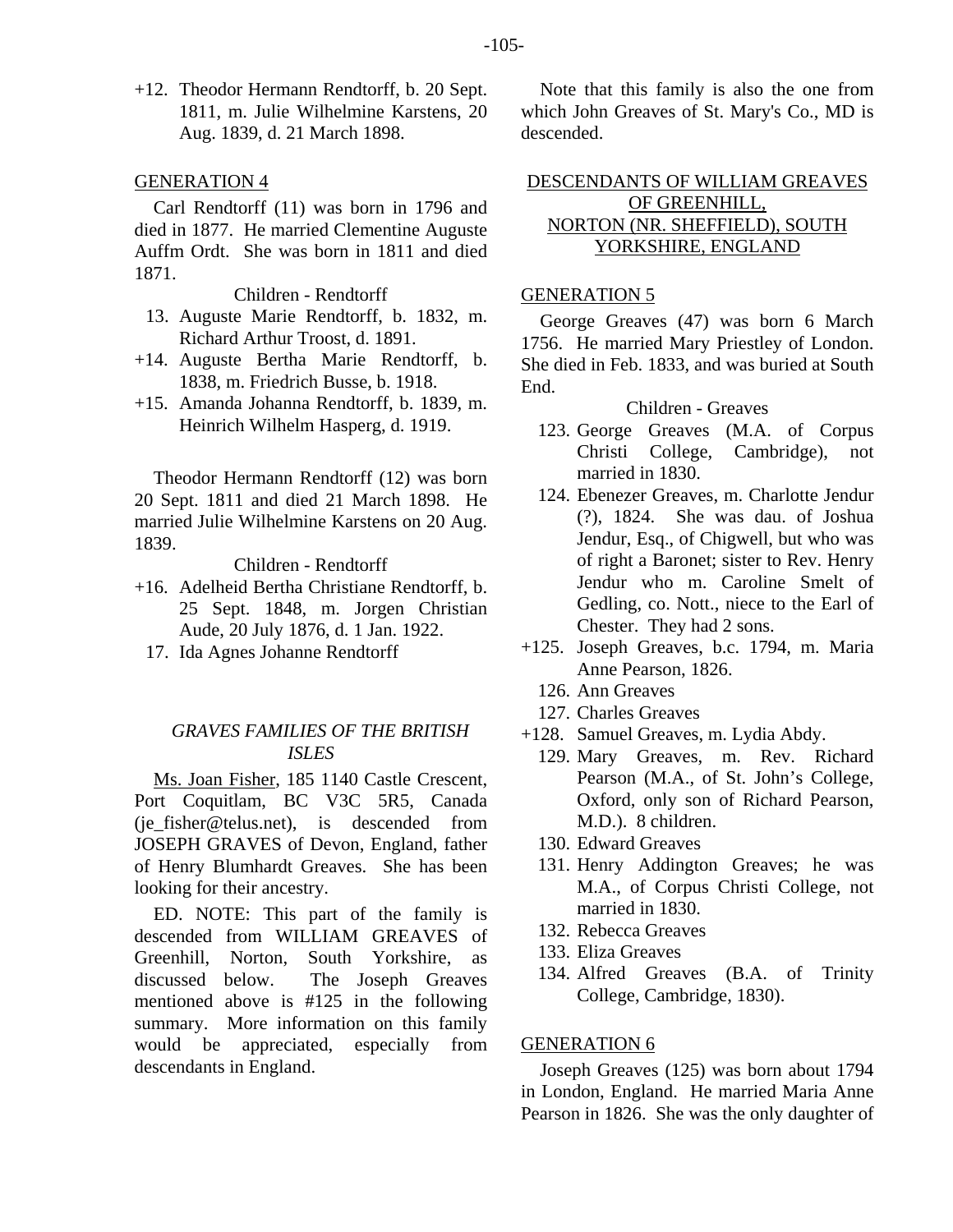Admiral Richard Pearson, son of Sir Richard Pearson of Greenwich Hospital. She was born about 1800 in Blackheath or Greenwich, Kent, England, and died 19 April 1920. She was listed as age 50 in the 1851 census. All their children were baptized in Dartmouth, Devon, England, at least the first 5 in St. Petrox. At the 1881 census Maria was a widow and was living at 30 Portland Square, Plymouth.

# Children - Greaves

- 245. Richard Pearson Greaves, bapt. 28 May 1829.
- 246. Joseph Greaves, bapt. 8 Aug. 1830.
- +247. Henry Blumhardt Greaves, bapt. 6 Oct. 1833, m. Clara ------.
	- 248. Lucy Greaves, bapt. 18 June 1836.
	- 249. Frederic Greaves, bapt. 18 June 1836.
	- 250. Emily Greaves, b.c. 1837.
	- 251. Vincent Greaves, b.c. 1842.

#### GENERATION 7

Henry Blumhardt Greaves (247) was baptized 6 Oct. 1833 in St. Petrox, Dartmouth, Devon, England, and died by 1881. He married Clara ------. She died 19 April 1920 in Victoria, BC, Canada. There is a Clara Greaves buried in the Ross Bay Cem., Fairfield Road, Victoria. Henry and Clara were listed as the parents of Constable Henry Blumhardt Greaves on his wedding certificate.

Children - Greaves

264. Clara M. Greaves, b.c. 1867.

+265. Henry Blumhardt Greaves, b. 1871, m. Isabella Harper Anderson Mutter, 22 June 1895, d. 10 June 1935.

#### GENERATION 8

Constable Henry Blumhardt ("Harry") Greaves (265) was born in 1871 in Plympton St. Mary, Plymouth, Devon. The 1881 census shows him born in Plymouth. He was 23 when he married in 1895. He died 10 June 1935 in BC, Canada of diabetes. Cicely Glover, a granddaughter, remembered that he died as a result of being gassed in World War I. Harry was in the Royal Northwest Mounted Police.

He married Isabella Harper Anderson ("Dolly") Mutter on 22 June 1895 in Somonos, Vancouver Island, BC. She was born 15 March 1876 in Bowmore, Islay, Argyllshire, Scotland, and died 26 Oct. 1968 in Victoria, BC, Canada. Her parents were James Mitchell Mutter (8 April 1845-31 May 1920) and Isabella Allan Morrison (19 March 1849-3 Nov. 1933). Harry and Dolly separated, and Dolly may have raised several children on her own.

## Children - Greaves

- 266. Harry Pearson Greaves, b. 2 April 1896 (Qualicum Dist., BC), d. 24 April 1915 (Ypres Salient, Flanders, World War I).
- +267. James Mitchell Greaves, b. 13 Aug. 1897, m. Elizabeth Maude E. Hopkins, 5 Aug. 1925, d. 3 Aug. 1980.
	- 268. Agnes Molly Vera Greaves, b. 15 Sept. 1898 (Somenos Dist., BC).
	- 269. Cecil Blumhardt Greaves, b. 17 April 1901, d. 18 July 1958.
- +270. Isobel Claire Madelaine Greaves, b. 16 July 1902, m. James Lawrence Cox, 9 July 1927, d. 23 Dec. 1975.
	- 271. Richard Pearson ("Dick") Greaves, b. 15 Nov. 1904, d. 11 April 1974.

Mr. Christopher T. Smithson, 4219 Paddrick Rd., Darlington, MD 21034-1034 (wsmithso @erols.com), is not a Greaves descendant. He is trying to find out what happened to Sarah Ellen Zeiber who first married Calvin Epler (this is the marriage he is descended from) and married second John Greaves (#3 in the following genealogy). He found John and Sarah listed in the City Directory for Reading, PA through 1924. He then searched the PA death index from 1924 through 1934 for Sarah and found nothing.

(ED. NOTE: I would also like to learn more about the ancestry and descendants of this part of the Greaves family.)

# DESCENDANTS OF WILLIAM GREAVES AND MARTHA HILL EYRE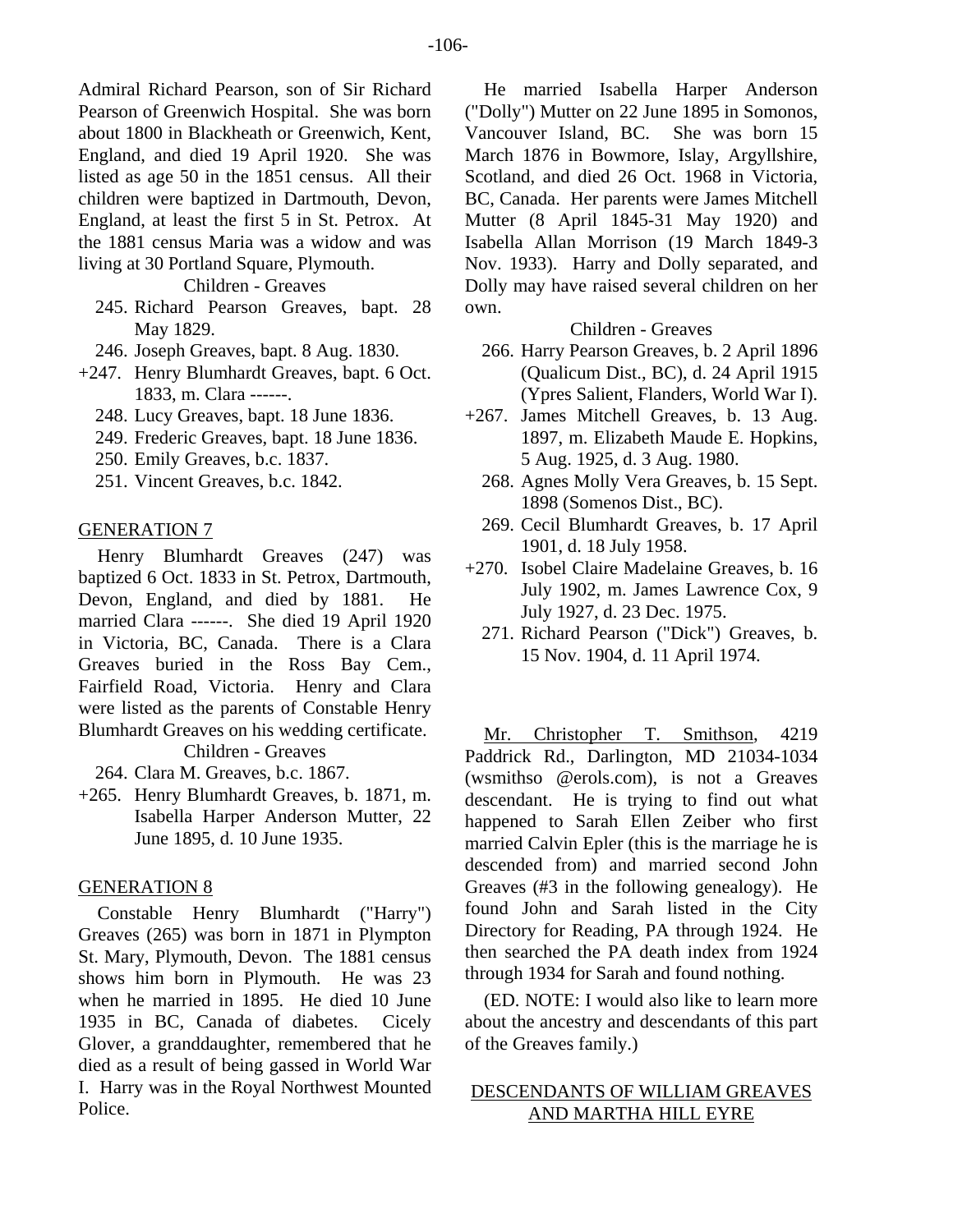#### OF NORTON, DERBYSHIRE, ENGLAND

#### GENERATION 1

William Greaves (1) married Martha Hill Eyre on 16 May 1825 in Norton, Derbyshire, England. She was born about 1806 in England. Martha was listed in the 1880 census for Cumru, Berks Co., PA as a widow, age 74, born in England, living next to her son, H. William Greaves and his family. Living with her was her sister Mary A. Eyre, dressmaker, single, age 60, born in England.

Children - Greaves

+2. Henry William Greaves, b.c. 1832, m. Catherine Kohl.

#### GENERATION 2

Henry William Greaves (2) was born about 1832 in England, possibly in Norton, Derbyshire. He married Catherine Kohl from Cumru Twp., Berks Co., PA. According to the 1880 census for Cumru Twp., she was born about 1840 in PA, and both her parents were also born in PA. All their children were born in PA.

#### Children - Greaves

- 3. John Greaves, b.c. 1864, m(1) Catharine Bechtel, 1889 (Berks Co., PA), m(2) Sarah Ellen Zeiber, 27 March 1914. Sarah was first married to Calvin Epler and had at least one child by that marriage.
- 4. Sarah Greaves, b.c. 1866.
- 5. Caroline Greaves, b.c. 1867.
- 6. Ellen Greaves, b.c. 1869.
- 7. Richard Greaves, b.c. 1873.
- 8. George Greaves, b.c. 1875.
- 9. Thomas Greaves, b.c. 1878.

All additional information about the following Greaves family, the ancestry of John Greaves, and other descendants will be much appreciated.

# DESCENDANTS OF JOHN GREAVES AND REBECCA STEAD

#### OF WEST YORKSHIRE, ENGLAND

#### GENERATION 1

John Greaves (1) was born in 1775. He married Rebecca Stead.

# Children - Greaves

- +2. John Greaves, b. 11 Oct. 1795, m. Jane Greenwood, d. 26 Dec. 1871.
	- 3. Sarah Greaves, b. 1797 (Methley, West Yorkshire, England).
- 4. Thomas Greaves, b. 2 March 1800 (Methley, West Yorkshire, England).
- 5. William Greaves, b. 1807.
- 6. Joseph Greaves, b. 1816.

#### GENERATION 2

John Greaves (2) was born 11 Oct. 1795 in Methley, West Yorkshire, England, and died 26 Dec. 1871 in Shepley Bridge. He married Jane Greenwood. She was born in 1795 in Littleborough, Lancashire, England, and died 2 Feb. 1857 in Shepley Bridge. They were both buried in St. Mary's Mirfield Cem.

Children - Greaves

- 7. Ann Greaves, b. 1820, d. 2 April 1839 (Quarry Place, St. Mary's Mirfield Cem.).
- +8. Henry Greaves, b. 1823, m. Mary Anne Pickles, 23 Sept. 1846, d. 3 Dec. 1891.
- +9. James Greaves, b. 1826, m. Mary A. ------.
	- 10. Sarah Greaves, b. 29 June 1828 (Mirfield), d. 8 June 1830 (St. Mary's Mirfield Cem.).
	- 11. Elizabeth Greaves, b. 1830 (Church Lane Mirfield), d. 15 Feb. 1830. Bur. St. Mary's Mirfield Cem.).
	- 12. Eliza Greaves, b. 6 May 1832 (Mirfield), m. Robert Brown Ledgard, 3 April 1858 (St. Mary's Mirfield). He was b. 1831.
	- 13. Hannah M. Greaves, b. 13 April 1834 (Mirfield), d. 3 April 1889.

#### GENERATION 3

Henry Greaves (8) was born in 1823 in Littleborough, Lancashire, England, and died 3 Dec. 1891. He married Mary Anne Pickles, daughter of John Pickles and Ann Lawton, on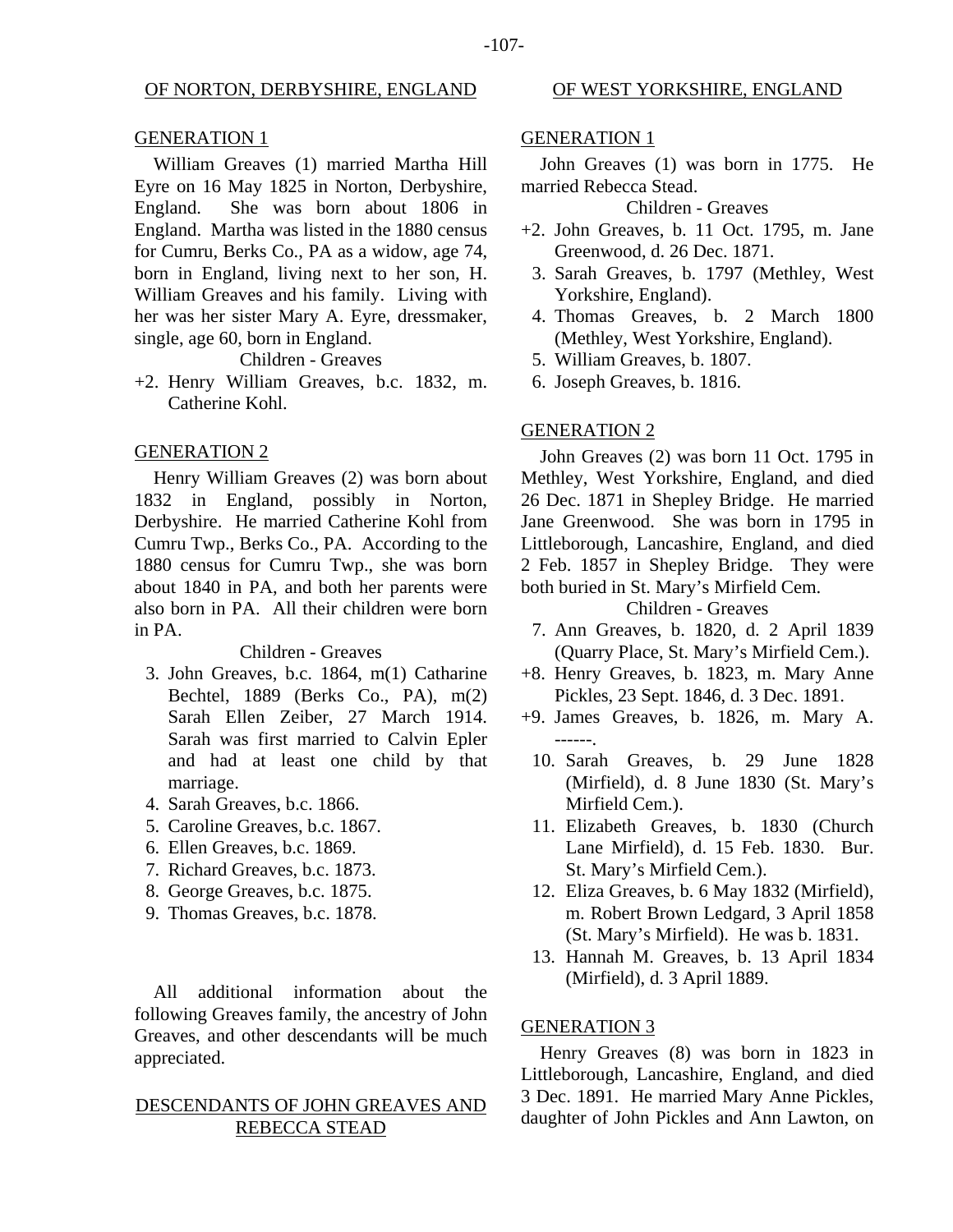23 Sept. 1846 in St. Mary's Mirfield. She was born in 1825 and died 18 July 1887.

Children - Greaves

- 14. Ann Greaves, b. 1848 (Mirfield), m. Joseph Swithenbank. He was b. 1847 in Mirfield.
- 15. Emma Greaves, b. 1850 (Mirfield).
- 16. Ernest Greaves, b. 7 July 1852 (Shepley Bridge, Mirfield).
- +17. James Greaves, b. 1856, m. Annie Walker, 11 Sept. 1880, d. 9 July 1890.
	- 18. Eliza Greaves, b. 1857 (Lancashire), d. 6 April 1874 (Ravensthorpe, St. Mary's Cem., Mirfield).
- +19. Thomas Greaves, b. 1859, m.Nancy Ellis, 13 July 1878, , d. 20 Dec. 1906.
- +20. John Greaves, b. 1859, m. ------, d. 28 Dec. 1903.
- +21. William Greaves, b. 1860, m. Emma Muffit, 2 June 1879, d. ------.
- +22. Walter Greaves, b. 1863, m. Emma Greaves, d. ------.
- +23. George Henry Greaves, b. 20 Jan. 1864, m. Jane ------, d. 13 July 1901.

James Greaves (9) was born in 1826 in Littleborough, Lancashire, England. He married Mary A. ------. She was born in 1833. Children - Greaves

- 24. Elizabeth Greaves, b. 1852 (Liversedge).
- 25. Ann Greaves, b. 1854 (Liversedge).
- +26. William Greaves, b. 1857, m. Anne Rayner, 20 Apri 1878, d. ------.
- 27. Mary Jane Greaves, d. 5 July 1858 (Shepley Bridge, St. Mary's Mirfield Cem.).
- 28. Henry Greaves, b. 160 (Mirfield), m. Mary Caroline ------. She was b. 1867, d. 1 April 1895 in Shepley Bridge, and was buried in St. Mary's Mirfield Cem.
- +29. Joseph William Greave, b. 1862, m. Sarah ------, d. ------.
	- 30. Jane Greaves, b. 1864 (Mirfield).
	- 31. James Albert Greaves, b. May 1867, d. 28 July 1868 (Snake Hill Mirfield, St. Mary's Mirfield Cem.).
	- 32. John A. Greaves, b. 1870 (Mirfield).
	- 33. Fred Greaves, b. 1873 (Mirfield).

# GENERATION 4

James Greaves (17) was born in 1856 in Lancashire, and died 9 July 1890 in Worsborough. He married Annie Walker, daughter of George Walker, on 11 Sept. 1880 in St. Mary's Mirfield. She was born in 1861, and died 13 Jan. 1881 in Ravensthorpe. They were both buried in St. Mary's Mirfield Cem.

# Children - Greaves

 34. Mary Ann Greaves, b. 26 Nov. 1880 (William St., Ravensthorpe).

Thomas Greaves (19) was born in 1859 in Darton Barnsley, and died 20 Dec. 1906 in William Street, Ravensthorpe. He married Nancy Ellis on 13 July 1878 in Mirfield. She was born 10 Dec. 1860 in Sheepridge, Huddersfield, and died 24 Dec. 1923.

Children - Greaves

- 35. James Arthur Greaves, b. 2 April 1881 (Duke St., Ravensthorpe), d. Dec. 1900 (William St., Ravensthorpe, St. Mary's Mirfield Cem.).
- +36. Ellis Greaves, b. 11 June 1882, m. Lavinia Chambers, 2 Dec. 1905, d. 1924.
- +37. Ann Greaves, b. 1 June 1884, m. Charles William Willans, 15 Sept. 1906, d. 15 Oct. 1958.
- +38. Lavinia Greaves, b. 12 Feb. 1886, m. Arthur Hampshire, d. ------.
- 39. Louise Greaves, b. 12 Feb. 1886 (Low Mills, Ravensthorpe), d. 2 Sept. 1890 (Ravensthorpe).
- +40. John Greaves, b. 11 May 1888, m. Sarah Brooke Ellis, d. ------.
- +41. Florence Greaves, b. 12 Sept. 1889, m. Arthur Todd, 20 July 1912, d. 26 Jan. 1934.
- +42. Walter Greaves, b. 1891, m. Maria Crowther, d. 1952.
- +43. Ada Greaves, b. 25 May 1895, m. Harry Coulson, 19 July 1923, d. 15 Oct. 1958.

John Greaves (20) was born in 1859 in Mirfield, died 28 Dec. 1903 in Shepley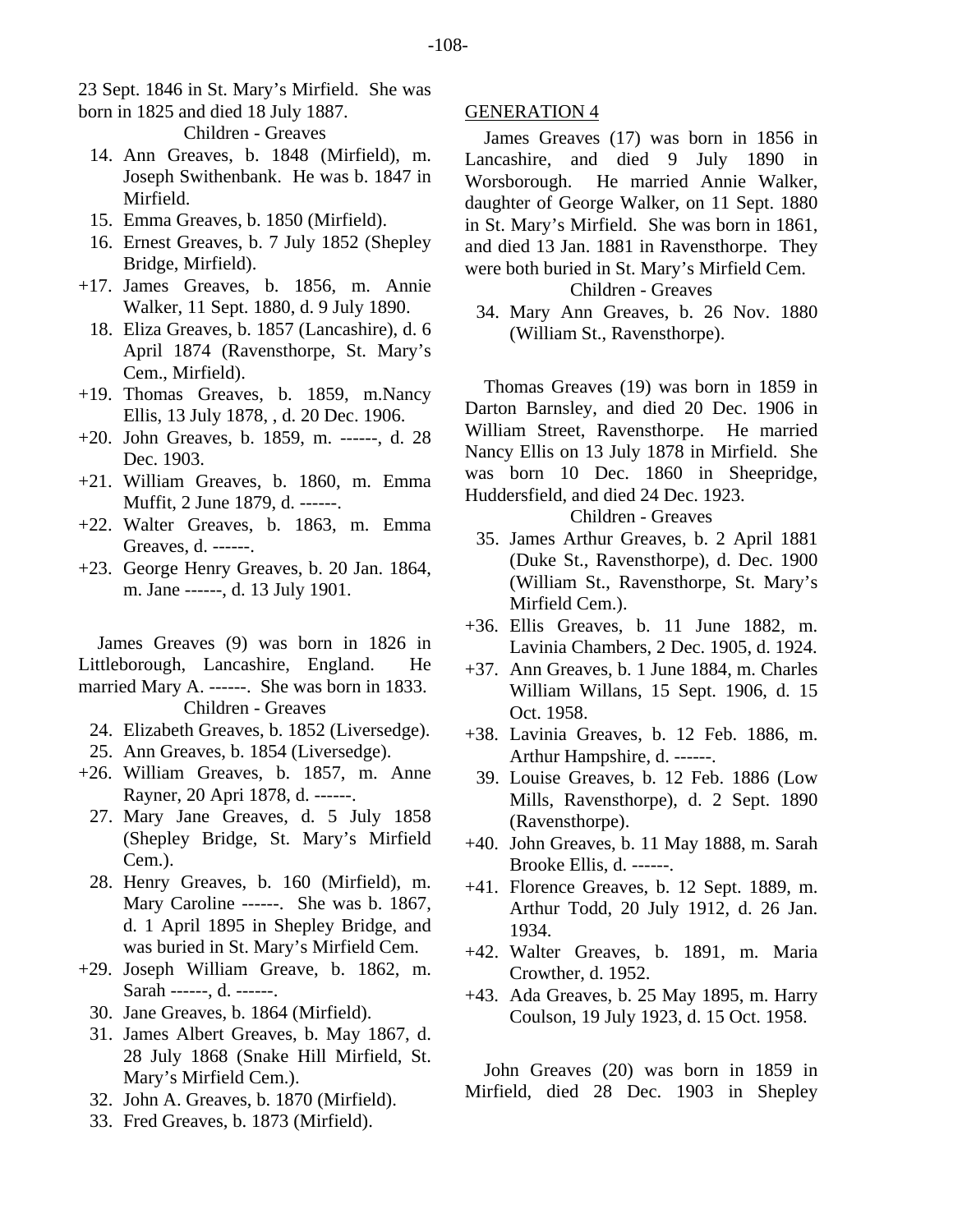Bridge, and was buried in St. Mary's Mirfield Cem.

Children - Greaves

 44. William Greaves, b. 1874, d. 22 Jan. 1877 (Battyford, Mirfield).

William Greaves (21) was born in 1860 in Darton, Barnsley. He married Emma Muffit, daughter of William Muffit and Martha Muffit, on 2 June 1879 in St. Mary's Mirfield. She was born in 1861.

Children - Greaves

- 45. Eliza Greaves, b. 1880.
- 46. Martha Greaves, b. 31 July 1881 (Lee Green, Mirfield).
- 47. Francis Greaves, b. 6 March 1887 (George St., Ravensthorpe).
- 48. Ernest Greaves, b. 5 Sept. 1889 (George St., Ravensthorpe), d. 6 May 1890 (St. Mary's Mirfield).
- 49. Henry Greaves, b. 27 Nov. 1892 (George St., Ravensthorpe).

Walter Greaves (22) was born in 1863 in Ravensthorpe. He married Emma Greaves. She was born in 1854 in Sheffield.

Children - Greaves

- 50. Albert Greaves, b. 23 March 1892 (Dearnley St., Ravensthorpe).
- 51. Mary Ann Greaves, b. 16 April 1895 (Lady Wood Road).

George Henry Greaves (23) was born 20 Jan. 1864 in Mirfield, and died 13 July 1901 in School St., Ravensthorpe, St. Mary's Mirfield. He married Jane ------. She was born in 1863 in Barnsley.

## Children - Greaves

- +52. Charles William Greaves, b. 28 July 1884, m. Gertrude Greaves, d. ------.
	- 53. Hannah Mary Greaves, b. 16 May 1886 (Lady Wood Road).

William Greaves (26) was born in 1857 in Mirfield. He married Anne Rayner, daughter of Robert Rayner, on 20 April 1878 in St. Mary's Mirfield. She was born in 1855. All their children were born in Ravensthorpe.

Children - Greaves

- 54. James Greaves, b. 1878, d. 14 Aug. 1880 (Ravensthorpe, St. Mary's Mirfield Cem.).
- 55. Mary Ann Greaves, b. 10 Oct. 1884, d. 1 May 1892 (Ravensthorpe, St. Mary's Mirfield Cem.).
- 56. Rayner Greaves, b. Jan. 1885, 6 Jan. 1886 (Ravensthorpe, St. Mary's Mirfield Cem.).
- 57. Henry Greaves, b. 16 Jan. 1893, m. Jane Beldon. She was b. 1862, dau. of William Beldon.

Joseph William Greaves (29) was born in 1862. He married Sarah ------. She was born in 1866.

Children - Greaves

- 58. Jane Greaves, b. 10 April 1889 (Bradbury St., Ravensthorpe), d. 29 June 1889.
- 59. Ellen Greaves, b. 3 March 1891 (Bradbury St., Ravensthorpe).
- 60. George Greaves, b. 20 May 1893 (Bradbury St., Ravensthorpe).
- 61. Albert Greaves, b. 14 April 1895 (Ravensthorpe), d. 12 June 1895 (St. Mary's Mirfield Cem.).
- 62. William Greaves, b. 18 Nov. 1896 (William St., Ravensthorpe).
- 63. Mary Anne Greaves, b. 13 Feb. 1899 (Day St., Ravensthorpe).

## GENERATION 5

Ellis Greaves (36) was born 11 June 1882 in Low Mills, Ravensthorpe, and died in 1924. He married Lavinia Chambers, daughter of James Chambers, on 2 Dec. 1905 in Ravensthorpe. She was born in 1881 All their children were born in Ravensthorpe.

Children - Greaves

- 64. Lavinia Greaves, b. 11 Jan. 1906 (Huddersfield Road), d. 31 Jan. 1906 (St. Mary's Mirfield Cem.).
- 65. Thomas Greaves, b. 15 March 1907, d. 10 Jan. 1910 (St. Mary's Mirfield Cem.).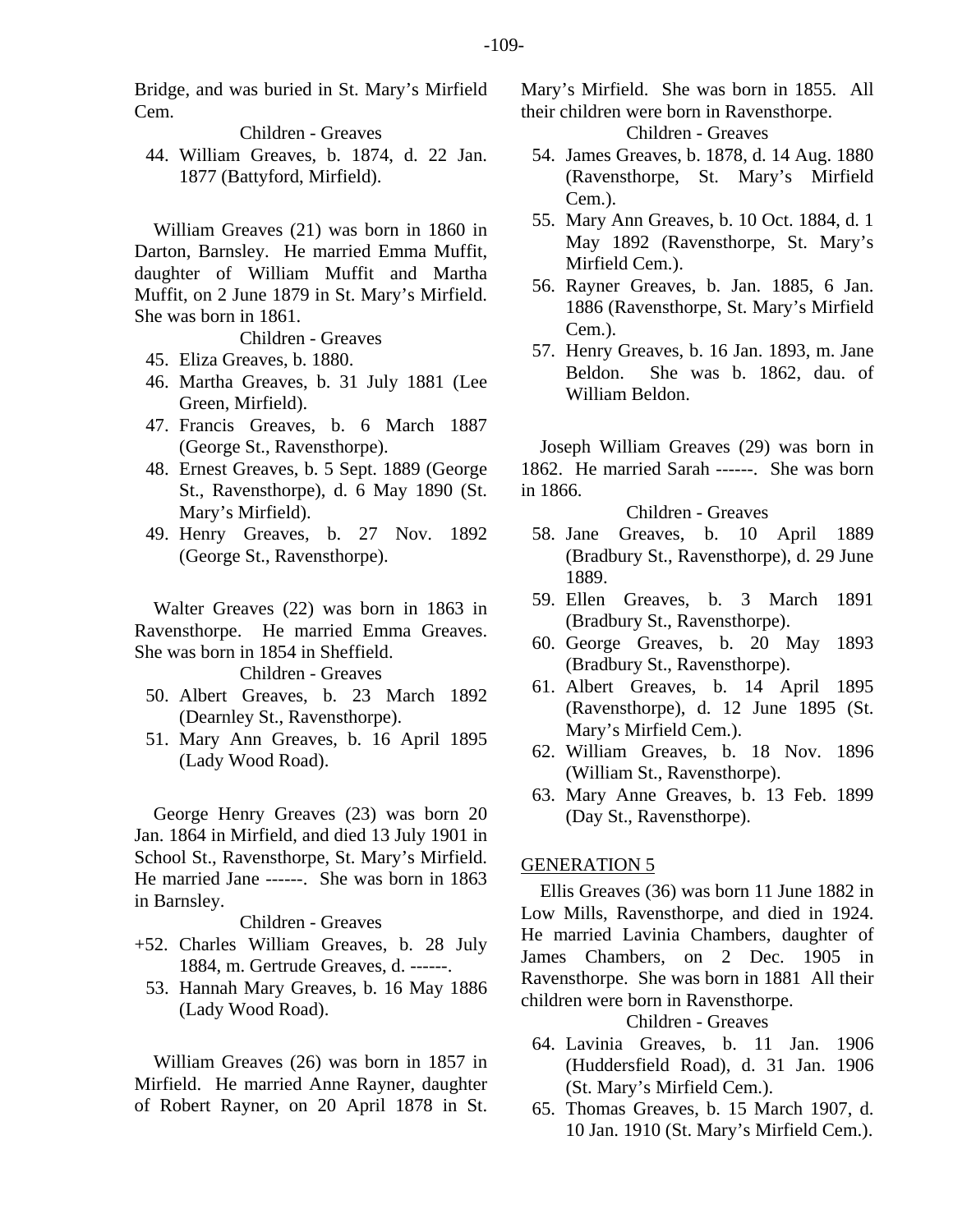- 66. James Arthur Greaves, b. April 1907, d. 25 June 1907 (William St.).
- 67. James Arthur Greaves, b. 15 Nov. 1907 (William St.), d. 10 Jan. 1910 (St. Mary's Mirfield Cem.).
- 68. Gladys Greaves, b. 10 Sept. 1909 (William St.), m. Clifford Humphries.
- 69. Ellen Greaves, b. 23 Aug. 1911 (William St.), d. 24 Nov. 1911 (St. Mary's Mirfiend Cem.).
- 70. Walter Greaves, b. 29 Aug. 1912 (William St.).
- 71. Fred Greaves, b. 6 Sept. 1913 (William St.), m. Jessie Greaves.
- 72. Ernest Greaves, b. 17 July 1916.
- 73. Frank Greaves, b. 1 Dec. 1918 (William St.), m. Marie Loader. She was b. 7 June 1920.

Ann Greaves (37) was born 1 June 1884 in LowMills, Ravensthorpe, and died 15 Oct. 1958. She married Charles William Willans, son of James Willans, on 15 Sept. 1906 in Ravensthorpe. She was born in 1881, and died 25 Feb. 1952 in Watson Avenue, Dewsbury.

Children - Willans

- 74. Nora Willans, b. 27 June 1907 (Ravensthorpe), m. Fred Watson, d. 12 Oct. 1986 (Bowness, Cumbria). He was b. 27 Sept. 1905 in Ossett, and d. 16 Oct. 1978 in Eastbourne Road, Blackpool.
- 75. Elise Willans, b. 1911 (Ossett), m. Sam Greaves (#93), d. April 2000. See #93 for descendants.
- 76. Ada Willans, b. 4 Jan. 1916, d. 1920.
- 77. Annie Willans, b. 4 Jan. 1916, m. Harold Dunhill. He was b. 1909 and d. 1985.
- 78. James Arthur Willans, b. 1917, m. Bessie Grinstead, d. 10 Oct. 1965. She was b. 1923.
- 79. Alice Willans, b. 1918, m(1) Arthur Grosvenor Wilson, m(2) William Heywood, m(3) Bill Nelson. Arthur was b. 1918 in Halifax, and d. 1941. William was b. 1917 in South of England, and d. 1958. Bill was b. 1927 in Prestwick, and died 1987.

 80. Jack Willans, b. 7 Sept. 1925, m. Dorothy Stubbs, d. 1980. She was b. 1925.

Lavinia Greaves (38) was born 12 Feb. 1886 in Ravensthorpe. She married Arthur Hampshire. He was born in 1884, and died 2 April 1918 in Belgium in World War I.

Children - Hampshire

- 81. Harry Hampshire, b. 21 Dec. 1912 (40 William St., Ravensthorpe), m(1) Mary ------, m(2) Elsie Seagell.
- 82. Ethel Hampshire, m. Frank Garnet.

John Greaves (40) was born 11 May 1888 in Low Mills, Ravensthorpe. He married Sarah Brooke Ellis.

Children - Greaves

- 83. Nellie Greaves, b. 30 June 1913 (23 George St., Ravensthorpe).
- 84. Norman Greaves, b. 28 Feb. 1920 (23 George St., Ravensthorpe).

Florence Greaves (41) was born 12 Sept. 1889 Low Mills, Ravensthorpe, and died 26 Jan. 1934 in Colleridge Street, Wombwell. She married Arthur Todd on 20 July 1912. He was born 9 Jan. 1884 and died 17 July 1964.

#### Children - Todd

- 85. May Todd, b. 1913, m. George Ward, d. 1995.
- +86. Ivy Todd, b. 5 Nov. 1916, m. Patrick Wellington Young.
	- 87. Dorothy Todd, m(1) Albert Butcher, 1938, m(2) Fred Utley. Albert d. 1956. Fred d. 1994.
	- 88. George Todd, b. 18 Aug. 1924, m. Elsie Todd, d. 1995.
	- 89. Joan Todd, b. 29 April 1932, m. John Hamilton, 20 March 1950. He was b. 12 Jan. 1922 and d. 20 April 1999.

Walter Greaves (42) was born in 1891 and died in 1952. He married Maria Crowther. She was born in 1892 and died in 1961.

Children - Greaves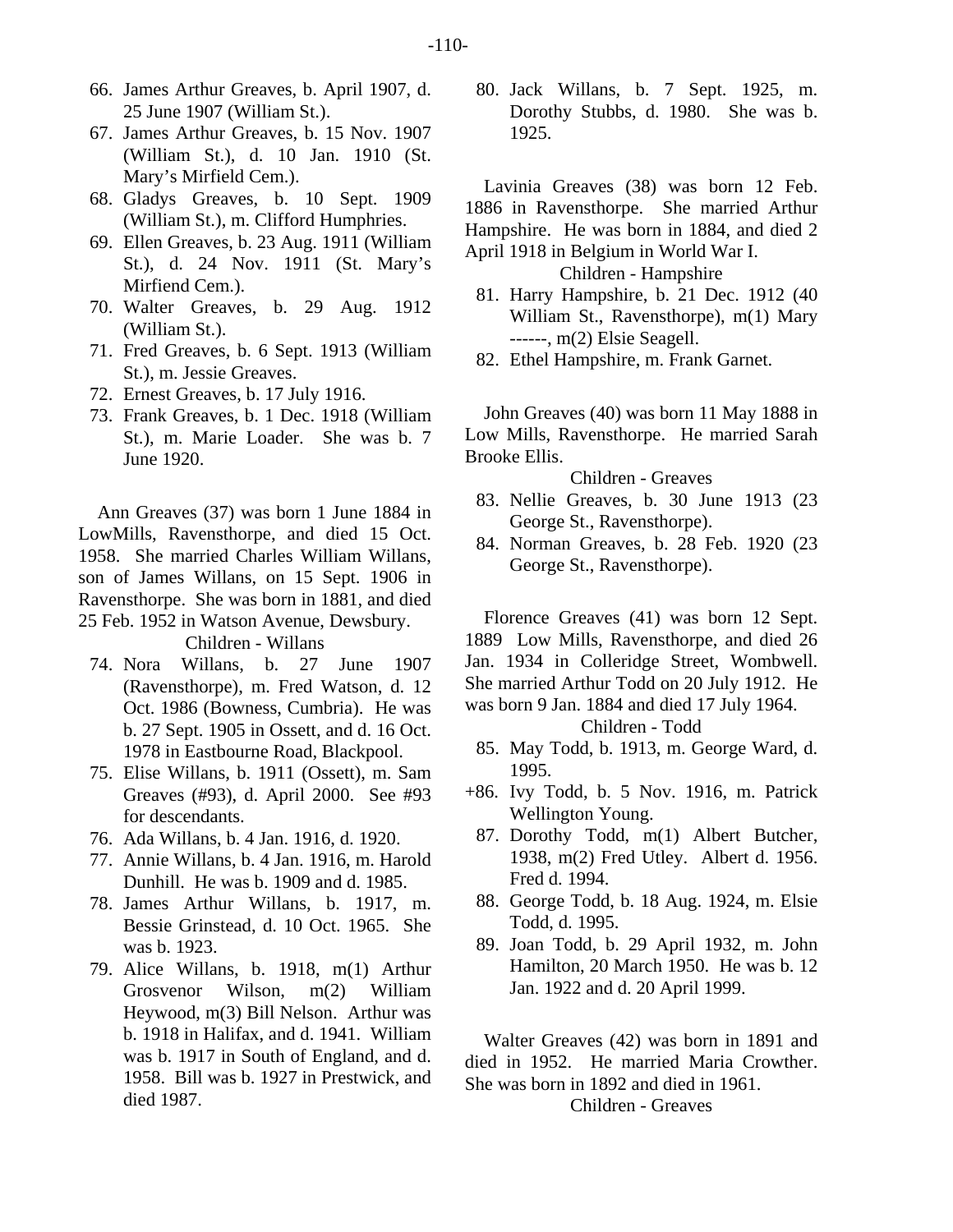90. Clara Greaves, m. Albert Clegg, d. 1988. He d. 1963.

Ada Greaves (43) was born 25 May 1895 in William St., Ravensthorpe, and died 15 Oct. 1958 in 47 Armitage Street, Ravensthorpe. She married Harry Coulson, son of John William Coulson and Mary Sykes, on 19 July 1923 in Ravensthorpe. He was born 22 Feb. 1897, Dunbottle Lane, Mirfield, and died in April 1959, 47 Armitage Street.

Children - Coulson

- 91. Daisy Coulson, b. 8 Feb. 1924 (Armitage St., Ravensthorpe), m. Wilfred Buxton, 7 Feb. 1949 (Ravensthorpe) He was b. 1 Nov. 1918, and d. 4 Jan. 1972 in Dewsbury.
- 92. Kenneth Coulson, b. 8 May 1928 (47 Armitage St., Ravensthorpe), m. Joyce Cole, d. 1 Nov. 1986.

Charles William Greaves (52) was born 28 July 1884 in Shepley Bridge Marfield. He married Gertrude Greaves.

Children - Greaves

+93. Sam Greaves, b. 1911, m. Elsie Willans (#75), d. 1995.

John Grave in the following genealogy is probably related to other Grave families of Cumberland, England, but the connection is not presently known. All additional information about this family and its ancestry will be appreciated.

# DESCENDANTS OF JOHN GRAVE AND SARAH HERBERT OF CUMBERLAND ENGLAND

## GENERATION 1

John Grave (1) was born about 1735 in Torpenhow, Cumberland, and died April 1814 in Prior Hall, Ireby, Cumberland. He was buried 15 April 1814 in Ireby, Cumberland. He married Sarah Herbert, daughter of John Herbert and Ann Teasdaile, on 17 July 1760 in Ireby, Cumberland. She was born 1738 in Bolton, Cumberland, and died May 1829 in Prior Hall, Ireby, Cumberland. She was buried 30 May 1829 in Ireby, Cumberland. All of their children were born in Ireby, Cumberland. Children – Graves

 2. John Grave, b.c. 1761, d. Dec. 1791 (Prior Hall, Ireby, Cumberland).

- 3. Nancy Grave, b. 1763.
- +4. Joseph Grave, b. 1766, d. 29 Dec. 1813. 5. Stephen Grave, b. 1769, d. 1813.
- +6. William Grave, b. 1773, d. 4 Jan. 1845.
- +7. Samuel Grave, b. 1775, d. June 1848.
	- 8. Sarah Grave, b. 1779, d. 1797 (Prior Hall, Ireby, Cumberland).

#### GENERATION 2

Joseph Grave (4) was born 1766 in Ireby, Cumberland, and died 29 Dec. 1813 in Ireby, Cumberland. He married Nancy Barwise, daughter of Joseph Barwise and Grace Cape, on 9 Nov. 1796 in Ireby, Cumberland. She was born 1764 in Ireby, Cumberland, and she was buried 2 Jan. 1831. All of their children were born in Ireby, Cumberland. Children – Graves

- 
- 9. Grace Grave
- 10. Sarah Grave, b. 1799, d. 9 Feb. 1800.
- 11. Sarah Grave, b. 1800, m. William Ewart, 4 Nov. 1824 (Ireby, Cumberland).
- 12. Ann Grave, b. June 1803, d. 21 Sept. 1803.
- 13. Mary Ann Grave, b. 1804, m. Thomas Thompson, 9 March 1828 (Ireby, Cumberland).
- +14. Joseph Barwise Grave, b. 1809, m. Mary Robinson, 5 Aug. 1832.

William Grave (6) was born 1773 in Ireby, Cumberland, and died 4 Jan. 1845 in Prior Hall, Ireby, Cumberland. He was buried 7 Jan. 1845 in Ireby, Cumberland. He married Ann Cowx on 12 May 1795 in Bolton, Cumberland. She was born about 1776 in Cumberland, and died 21 Aug. 1849 in Bothel, Torpenhow, Cumberland. She was buried 23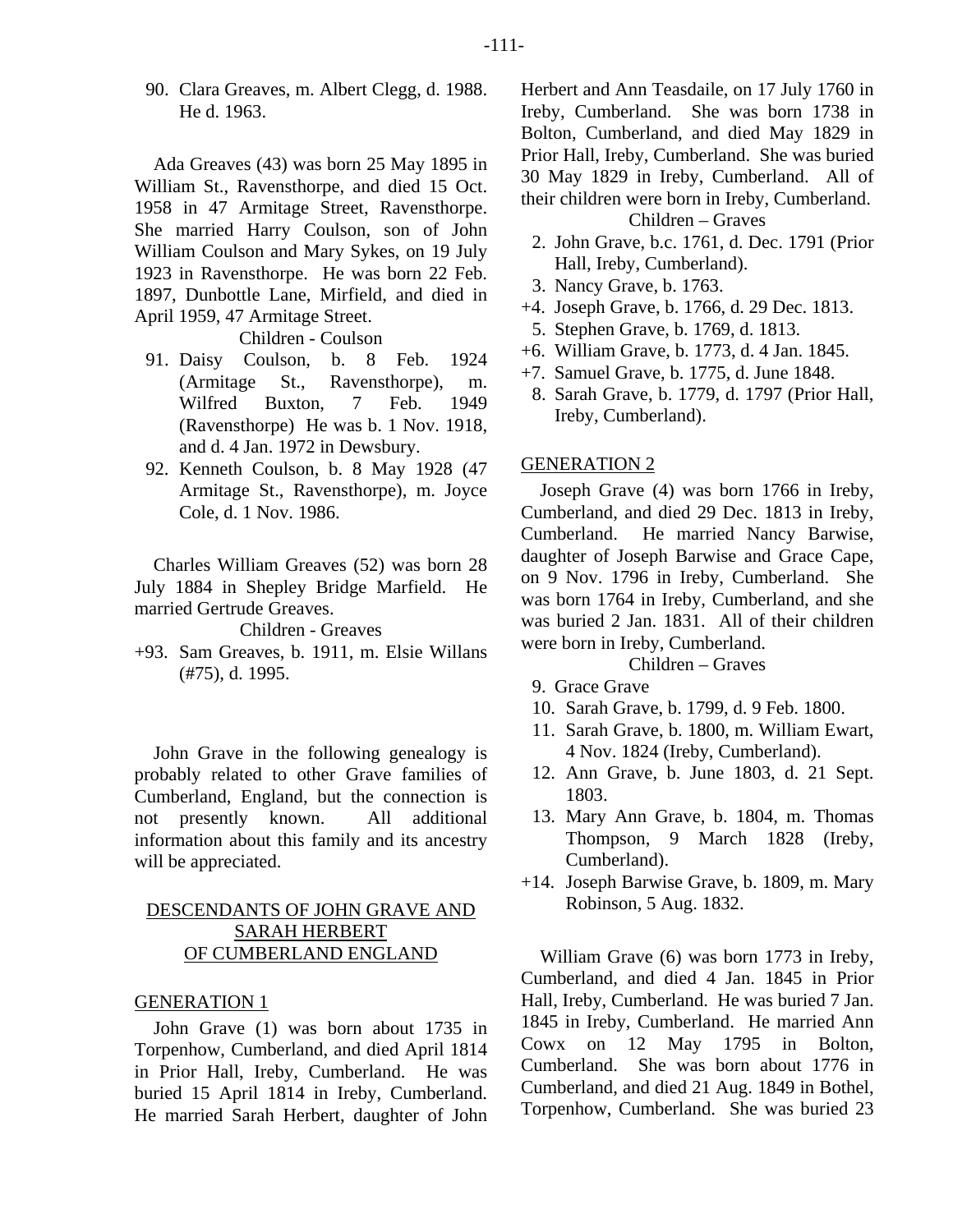Aug. 1849 in Ireby, Cumberland. All of their children were born in Ireby, Cumberland.

Children – Grave

- 15. Sarah Grave, b. 1796, d. 1796 (Prior Hall, Ireby, Cumberland).
- +16. Sarah Grave, b. 1798, m. William Irving, 19 June 1819.
	- 17. John Grave, b. 1800, m. Mary ------, 31 May 1834, d. 20 March 1873.
- +18. William Grave, b. 1802, m. Mary Litt, 11 March 1840, d. 1858.
- +19. Cowx Grave, b. 1804, m. Mary Hayton, 2 Jan 1836.
- 20. Ann Grave, b. 1811, m. Thomas Wood, 18 Aug. 1838 (Ireby, Cumberland). He was the son of Nathan Wood.
- +21. Jane Grave, b. 1814, m. Thomas Stamper, 18 Jan. 1841, d. 10 Jan. 1859.

Samuel Grave (7) was born 1775 in Ireby, Cumberland, and died June 1848 in Land How Top, Westward Co., Cumberland. He was buried 30 June 1848 in Ireby, Cumberland. He married Esther Hogg, daughter of Robert Hogg and Sarah Banks, on 25 May 1795. She was born 1774, and died Dec. 1840 in Parson Bridge, Westward Co., Cumberland. She was buried 1 Jan. 1841 in Ireby, Cumberland.

Children – Grave

- +22. Sarah Grave, b. 1796, m. Jeremiah Wilson, 12 Feb. 1820, d. after 1861.
	- 23. Mary Ann Grave, b. 1801.
	- 24. Robert Grave, b. before 1813.

#### GENERATION 3

Joseph Barwise Grave (14) was born 1798 in Ireby, Cumberland. He married Mary Robinson on 5 Aug. 1832 in Saint Cuthbert, Carlisle Co., Cumberland.

Children – Grave

 25. Jane Ann Graves, b. in Saint Cuthbert, Carlisle Co., Cumberland.

Sarah Grave (16) was born 1798 in Ireby, Cumberland. She married William Irving on 19 June 1819 in Ireby, Cumberland. All of their children were born in Ireby, Cumberland.

#### Children – Irving

- 26. John Irving, b. 1819.
- 27. Ann Irving, b.c. 1821, d. 11 Oct. 1840 (Prior Hall, Ireby, Cumberland).
- 28. Sarah Irving, b. 1825.
- 29. William Irving, b. 1828.

William Grave (18) was born 1802 in Ireby, Cumberland, and died 1858 in Wigton, Cumberland. He was buried 4 June 1858 in Ireby, Cumberland. He married Mary Litt on 1 March 1840 in Gretna Hall, Scotland. She was born in ------, Uldale County, Cumberland. All of their children were born in Bolton, Cumberland.

#### Children – Grave

- 30. William Grave, b. 1841.
- 31. Thomas Grave, b. 1843.
- 32. John Grave, b. 1845.
- 33. Ann Grave, b. 1847.
- 34. Joseph Marshall Grave, b. 1848.

Cowx Grave (19) was born 1804 in Ireby, Cumberland. He married Mary Hayton on 2 Jan. 1836 in Westward, Cumberland. (R-1)

Children – Grave

- 35. Mary Ann Grave, b. 1837 (Bolton, Cumberland).
- 36. Sarah Grave, b.c. 1839.
- 37. William Grave, b.c. 1840.

Jane Grave (21) was born 1814 in Ireby, Cumberland, and died 10 Jan. 1859 in Bothel, Torpenhow County, Cumberland. She was buried 13 Jan. 1859 in Torpenhow County, Cumberland. She married Thomas Stamper, son of Joseph Stamper and Margaret Graham, on 18 Jan. 1841 in Ireby, Cumberland. He was born about 1816 in Bolton, Cumberland, and died 25 June 1860 in Bothel, Torpenhow Co., Cumberland. He was buried 28 June 1860 in Torpenhow Co., Cumberland.

# Children – Stamper

+38. Ann Stamper, b.c. 1841, m. William Scoon, 22 March 1860, d. 13 April 1901.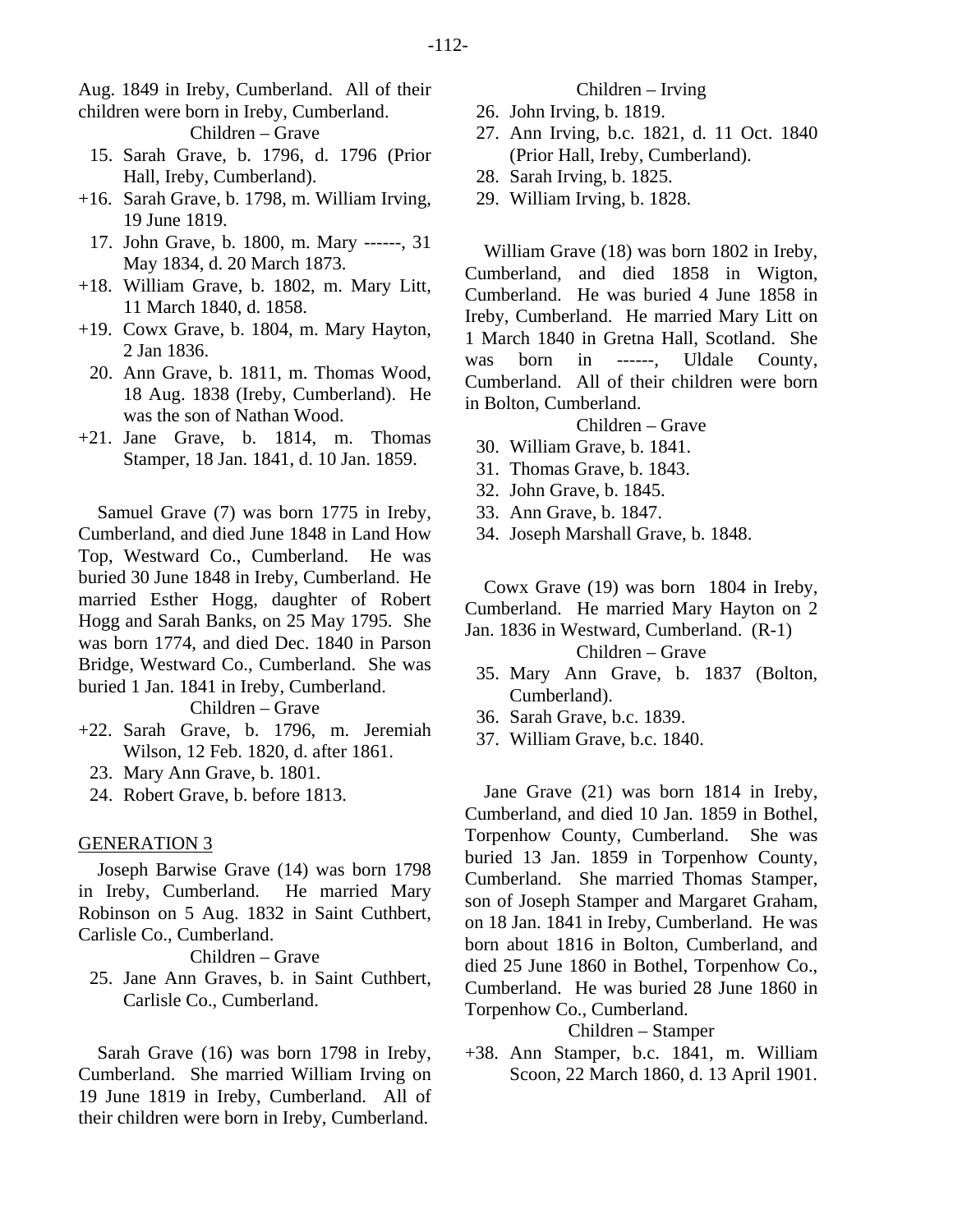- 39. Joseph Stamper, b. Dec. 1843 (Great Clifton, Cumberland), d. March 1844 (Hole House, Bolton, Cumberland).
- 40. John Stamper, b. Nov. 1845 (Torpenhow County, Cumberland), d. 27 Dec. 1846 (Bothel, Torpenhow Co., Cumberland).
- 41. John Stamper, bapt. 23 March 1848 (Bothel, Torpenhow Co., Cumberland).
- 42. Thomas Stamper, bapt. 22 Dec. 1850 (Bothel, Torpenhow Co., Cumberland).

Sarah Grave (22) was born 1796 in Crosthwaite, Cumberland, and died after 1861. She married Jeremiah Wilson, son of Thomas Wilson and Sarah ------, on 12 Feb. 1820 in Caldbeck, Cumberland. He was born 1798 in Kirkbride, Cumberland, and died after 1861. Their children were all born in Caldbeck, Cumberland.

Children – Wilson

- 43. Jeremiah Wilson,, b. 1820.
- 44. Daniel Wilson, b. 1822.
- +45. Graves Wilson, b. 1823, m. Ann Percival, 8 July 1854, d. before 1881.
	- 46. Sarah Wilson, b. 1825.
	- 47. Mary Ann Wilson, b. before 1828.
- 48. Esther Wilson, b. 1828.
- +49. Thomas Wilson, b.c. 1830, m. Jane Blackburn, 9 Jan. 1858.
	- 50. Martha Wilson, b.c. 1836, m. John Lancaster, 27 May 1858 (Caldbeck, Cumberland). He was b.c. 1828.

Ann Stamper (21) was born about 1841 in Prior Hall, Ireby, Cumberland, and died 13 April 1901 in Workington, Cumberland. She married William Scoon, son of James Scoon and Mary Rawlands, on 22 March 1860 in Torpenhow, Cumberland. He was born Sept. 1839 in Nether Row, Caldbeck County, Cumberland, and died 24 May 1887 in Workington, Cumberland.

Children – Scoon

- 51. Mary Jane Scoon, b. 1860 (Bothel).
- 52. Elizabeth Scoon, b. April 1863 (Torpenhow), m. William Lambert Rudd, 14 June 1886 (Workington, Cumberland). He was b.c. 1861.
- 53. John Grave Scoon, b. July 1864.
- 54. Mary Jane Scoon, b.c. 1866 (Blindcrake), m. William John Coulton, 6 April 1885 (Workington, Cumberland). He was b.c. 1861.
- 55. Selina Annie Scoon, b. 1868 (Torpenhow, Cumberland), d. 24 Feb. 1953 (Workington, Cumberland).
- 56. James Scoon, b.c. 1871 (Carlisle), d. 6 Oct. 1905.
- 57. Emma Scoon, b.c. 1873 (Workington, Cumberland), m. Arthur Guirdham.
- 58. Tom Stamper Scoon, b.c. 1876 (Workington, Cumberland), d. 14 Aug. 1965 (Workington, Cumberland).
- 59. Marion Scoon, b.c. 1878 (Workington, Cumberland).
- 60. William Scoon, b.c. 1881 (Workington, Cumberland).
- 61. Margaret Ann Scoon, b.c. 1884 (Workington, Cumberland).

Graves Wilson (45) was born 1823 in Caldbeck, Cumberland, and died before 1881 in Great Clifton, Cumberland. He married Ann Percival, daughter of John Percival and Jane Smith, on 8 July 1854 in Great Clifton, Cumberland. She was born 19 May 1832 in Workington, Cumberland, and died after 1891.

#### Children – Wilson

- 62. Jane Wilson, b. ------ (Great Clifton, Cumberland).
- 63. John Percival Wilson, b. 1857 (Crossbarrow, Cumberland).
- 64. Graves Wilson, b. 1858 (Crossbarrow, Cumberland).
- 65. Sarah Wilson, b. ------ (Great Clifton, Cumberland).
- 66. Grace Wilson, b. ------ (Great Clifton, Cumberland).
- 67. Robert Wilson, b. ------ (Great Clifton, Cumberland), d. before 1871.
- 68. Thomas Wilson, b. 1864 (Crossbarrow, Cumberland).
- 69. Annie Wilson, b. ------ (Great Clifton, Cumberland), d.c. 1868 (Great Clifton, Cumberland).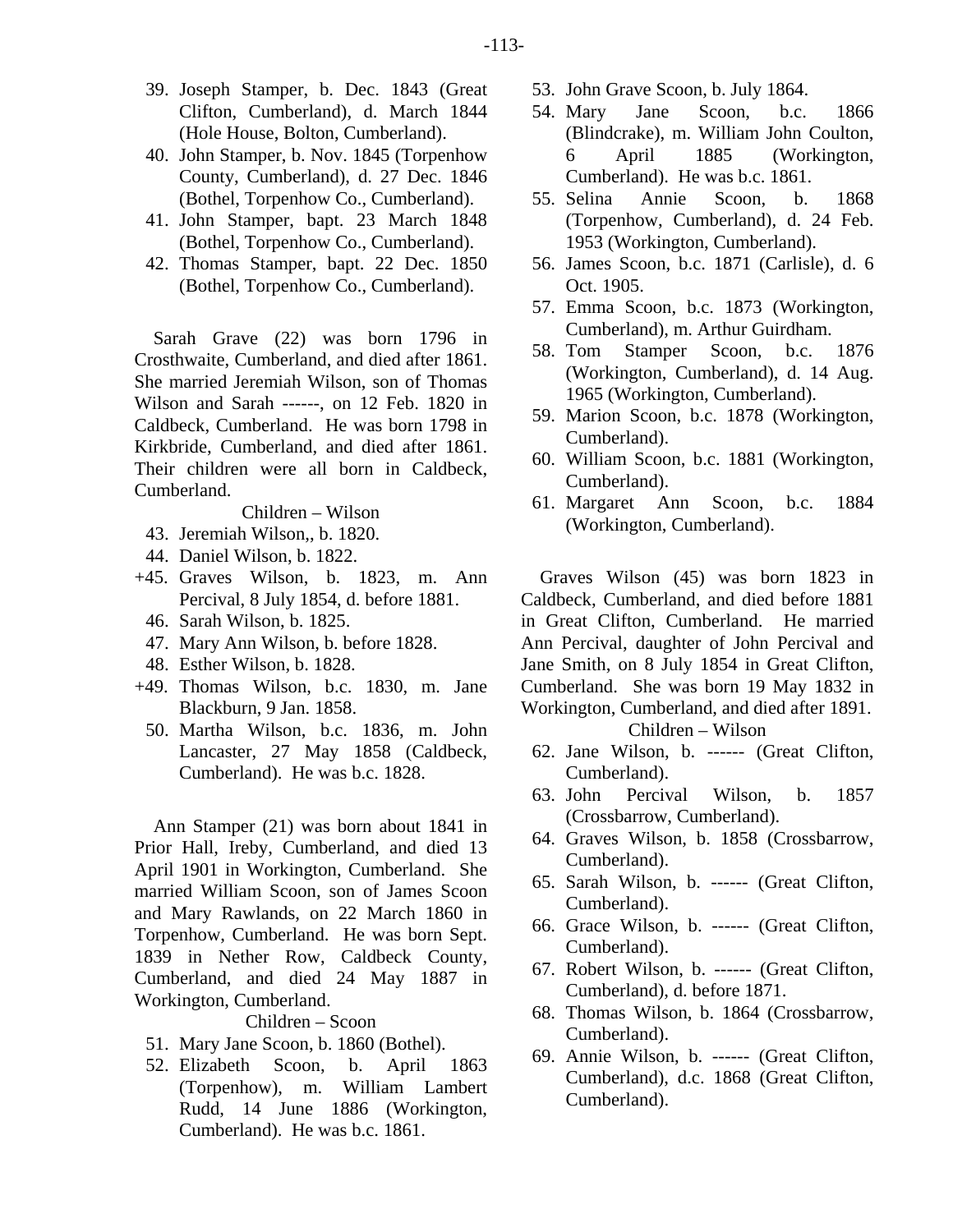- 70. Mary Ann Wilson, b. ------ (Great Clifton. Cumberland), d.c. 1870.
- 71. Ann Wilson, b. ------ (Great Clifton, Cumberland), d. in infancy.
- 72. Robert Wilson, b. ------ (Great Clifton, Cumberland).

Thomas Wilson (49) was born about 1830 in Caldbeck, Cumberland. He married Jane Blackburn on 9 Jan. 1858 in Great Clifton, Cumberland. She was born about 1836 in Crossbarrow, Cumberland.

Children – Wilson

- 73. Ellen Wilson, b.c. 1860 (Branthwaite, Cumberland).
- 74. Sarah Wilson, b.c. 1862 (Workington, Cumberland).
- 75. Elizabeth Wilson, b.c. 1867 (Sterigges, Cumberland).

#### *NORTHERN GRAVES FAMILIES*

Dr. Lu Ann W. Darling, 11414 Albata St., Los Angeles, CA 90049, is looking for the ancestry of DIANTHA M. GRAVES discussed below.

# DESCENDANTS OF DIANTHA M. GRAVES AND TIMOTHY DARLING OF CORTLAND CO., NY

#### GENERATION 1

Diantha M. Graves (1) was born 13 Aug. 1811 in Cortland Co., NY, and died 7 April 1879 in Leon, Cattaraugus Co., NY. She married Timothy Darling, son of Alden Darling and Hannah Church. He was born 16 Oct. 1804 in Phelps, Ontario Co., NY, and died 13 Aug. 1872 in Leon, Cattaraugus Co., NY. All their children were born in Leon, NY, except for Milo and Mary who were born in Phelps, NY.

According to R-2 and the father-in-law of R-1, Diantha's surname was Groves, not Graves. However, R-1 could find no Groves in the Cortland and surrounding areas, and many Graves were there. Also, the third son of Timothy and Diantha had the middle name of Graves (not Groves). She believes Groves was probably a transcription error.

It is interesting to note that Timothy Darling is a Graves descendant, descended from Thomas Graves of Hartford, CT & Hatfield, MA (genealogy 168) as follows: (1) Thomas Graves, (2) Isaac Graves m. Mary Church, (3) Hannah Graves m. William Sackett, (4) Hannah Sackett m. Samuel Warner, (5) Jesse Warner m. Miriam Smith, (6) Rebecca Warner m. Richard Church, (7) Hannah Church m. Alden Darling, (8) Timothy Darling m. Diantha Graves.

# Children - Darling

- 2. Albert H. Darling, b. 20 June 1829, d. 10 Sept. 1850.
- 3. Deforest D. Darling, b. 23 Oct. 1831, d. 14 Feb. 1842.
- 4. John Graves Darling, b. 24 March 1833, m. Elizabeth Warner, 9 Dec. 1858 (Albion, MI), d. 3 Feb. 1899 (Albion, MI).
- 5. Delos G. Darling, b. 9 May 1835, m. Elizabeth Blanchard, d. 16 Jan. 1865 (Annapolis, MD).
- 6. Milo Rush Darling, b. 19 May 1837, m. Lucina Blanchard, 1 Jan. 1860, d. 1 June 1889.
- 7. Mary Elizabeth Darling, b. 15 Sept. 1839, m. Harrison Franklin, 31 Dec. 1863, d. 22 April 1904.
- 8. Byron Darling, b. 31 Aug. 1841, d. 7 June 1851.
- +9. Marcellus Warner Darling, b. 9 March 1844, m. Clara (or Clere) R. Woolson, 25 Dec. 1871, 7 Feb. 1913.
- +10. Charles David Darling, b. 3 July 1847, m. Deborah (or Dora) R. Laing, 9 Jan. 1871, d. 26 Dec. 1917.
	- 11. Wellington Darling, b. 15 April 1851, d. March 1879.
	- 12. Frank Benjamin Darling, b. 26 Sept. 1853, d. 8 May 1892.

# GENERATION 2

Rev. Marcellus W. Darling (9) was born in 1844 in Carrarraugus Co., NY. He married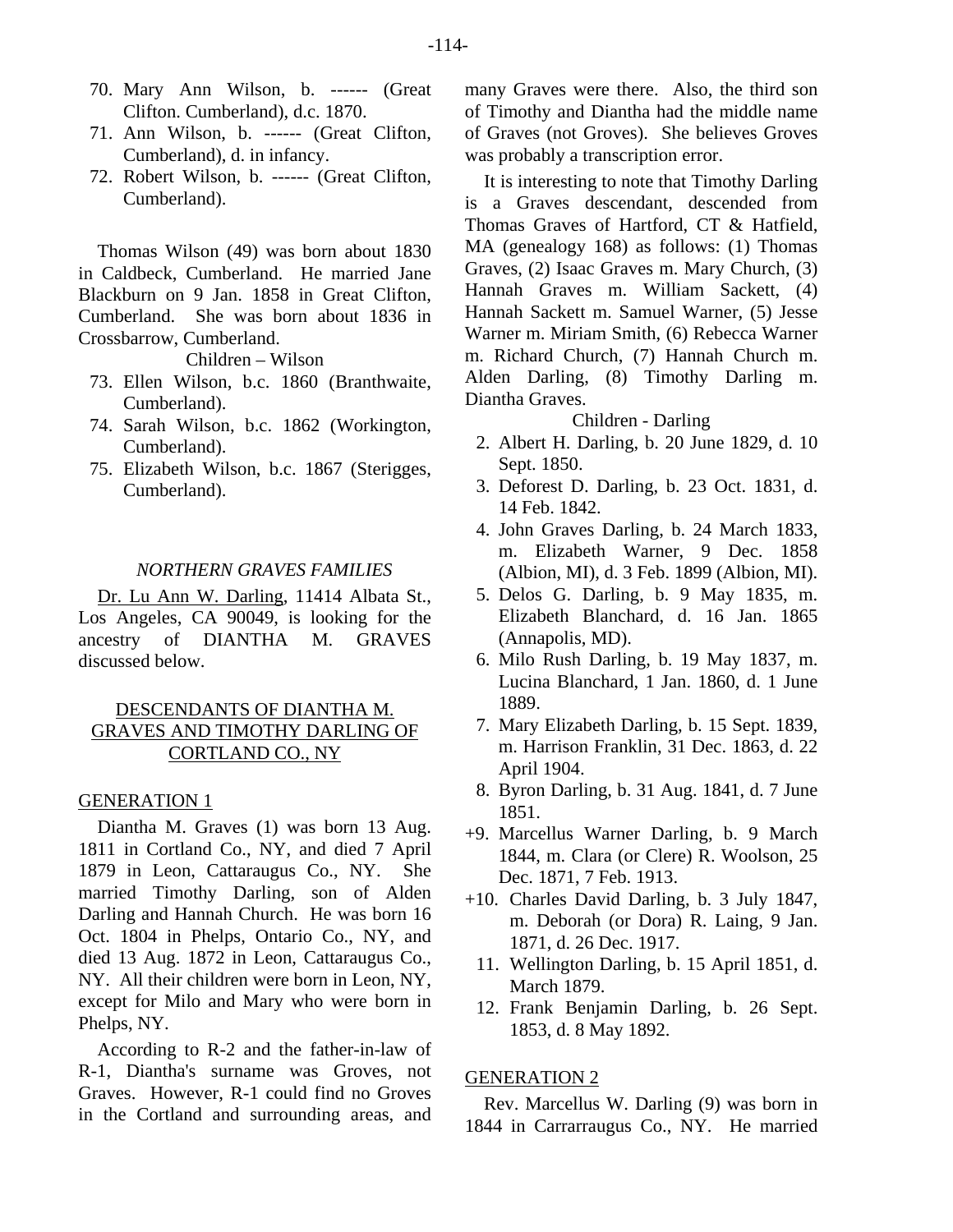Clara R. Woolson on 25 Dec. 1871 in Mt. Pleasant, IA. She was born about 1844. Children - Darling

- 13. Frank Woolson Darling, b.c. 1876.
- +14. Jay Norwood Darling, b. 21 Oct. 1876, m. ------.

Charles David Darling (10) was born 3 July 1847 in Leon, Cattaraugus Co., NY, and died 26 Dec. 1917 in Fredonia, Chatauqua Co., NY. He married Deborah (or Dora) R. Laing, daughter of Isaac Laing and Pamela R. Sherman, on 9 Jan. 1871 in Randolph, NY. She was born 4 April 1850 in North Collins, Erie Co., NY, and died 17 Sept. 1915 in Fredonia, Chatauqua Co., NY.

Children - Darling

+15. Chester Arthur Darling, b. 4 Oct. 1880, m. Madge Williams, 5 Aug. 1908.

## *SAMUEL GRAVES OF LYNN, MA*

Ms. Carole Broxson, 10189 Ashpark Court, Dayton, OH 45458 (carolehb@aol.com), and Ms. Ramona Murphy, PO Box 62, Guyton, GA 31312, are both looking for proof the the ancestry of SARAH GRAVES discussed below. It is believed that she was descended from SAMUEL GRAVES, but more evidence would be helpful. (See p. 9, 1999 GFNL, for a previous query on this family.)

It is also interesting to see that this is another of the few examples of a New England family moving to the south.

# DESCENDANTS OF SARAH GRAVES AND ABRAHAM NEWTON OF MA & NC

## GENERATION 1

Sarah Graves (1) was born about 1715. She married Abraham Newton, son of Abraham Newton and Rachel Newton, on 5 Nov. 1735 in Southboro, MA. He was born 25 June 1715 in Marlborough, MA. He was descended from Richard Newton who immigrated to Sudbury, MA from Lincolnshire, England about 1639. Four of their sons (Isaac, Jacob, George, and Samuel) moved to NC in the 1750's and settled Newton Cross Roads in New Hanover Co., NC. In 1769, Abraham served on the jury for a murder trial in Deplin Co., NC. Abraham was living with or near his four sons in 1779 in Duplin Co., NC, where all five signed a petition for the formation of Sampson Co. from Duplin Co. It is thought that Sarah was in NC also. There is an obituary for a Mrs. Sarah Newton in the *Cape Fear Mercury*, 29 Dec. 1773. It is assumed that this was Sarah Graves Newton and that she died sometime in Dec. 1773. All four of the sons in NC were in the Revolutionary War.

It appears likely that Sarah Graves was a daughter of or closely related to Thomas Graves, descended from Samuel Graves of Lynn, MA  $(Samuel<sup>1</sup>, Thomas<sup>2</sup>, Samuel<sup>3</sup>,)$ Thomas<sup>4</sup> b. 1686). (Thomas Graves was listed as no. 39 on pages 15 and 24 of the Samuel Graves book.) Thomas<sup>4</sup> was born 16 Dec. 1686 in Lynn, MA, moved from Lynn to Reading,. MA as early as 1724, and moved to Southboro, MA in 1738. His son, Joseph Graves, b. 1717, m(1) Mary Newton in 1745, and m(2) Lydia Newton in 1758. Perhaps Sarah was a daughter not previously listed.

#### Children - Newton

- 2. John Newton, b. 8 Nov. 1736 (Westboro, MA).
- +3. Isaac Newton, b.c. 1737, m. Jemima Chambers, d. 1792.
	- 4. Jacob Newton, b.c. 1739, m. Lois Jones, d. before Jan. 1787. He served in the militia in the Rev. War. After Jacob's death, Lois m(2) Joseph Williams, Sr., in 1791 in Duplin Co., NC.
- +5. George Newton, b.c. 1740 or 1742, m. Nancy Ann Moore, c. 1763, d. 1810.
	- 6. Samuel Newton, m. Sarah Lee. He was a Baptist preacher, serving as pastor of Wells' Chapel Baptist Church which was organized in 1756 (among the first missionary Baptist churches in Duplin Co., NC). He served in this capacity until his death about 1783 during the Rev. War.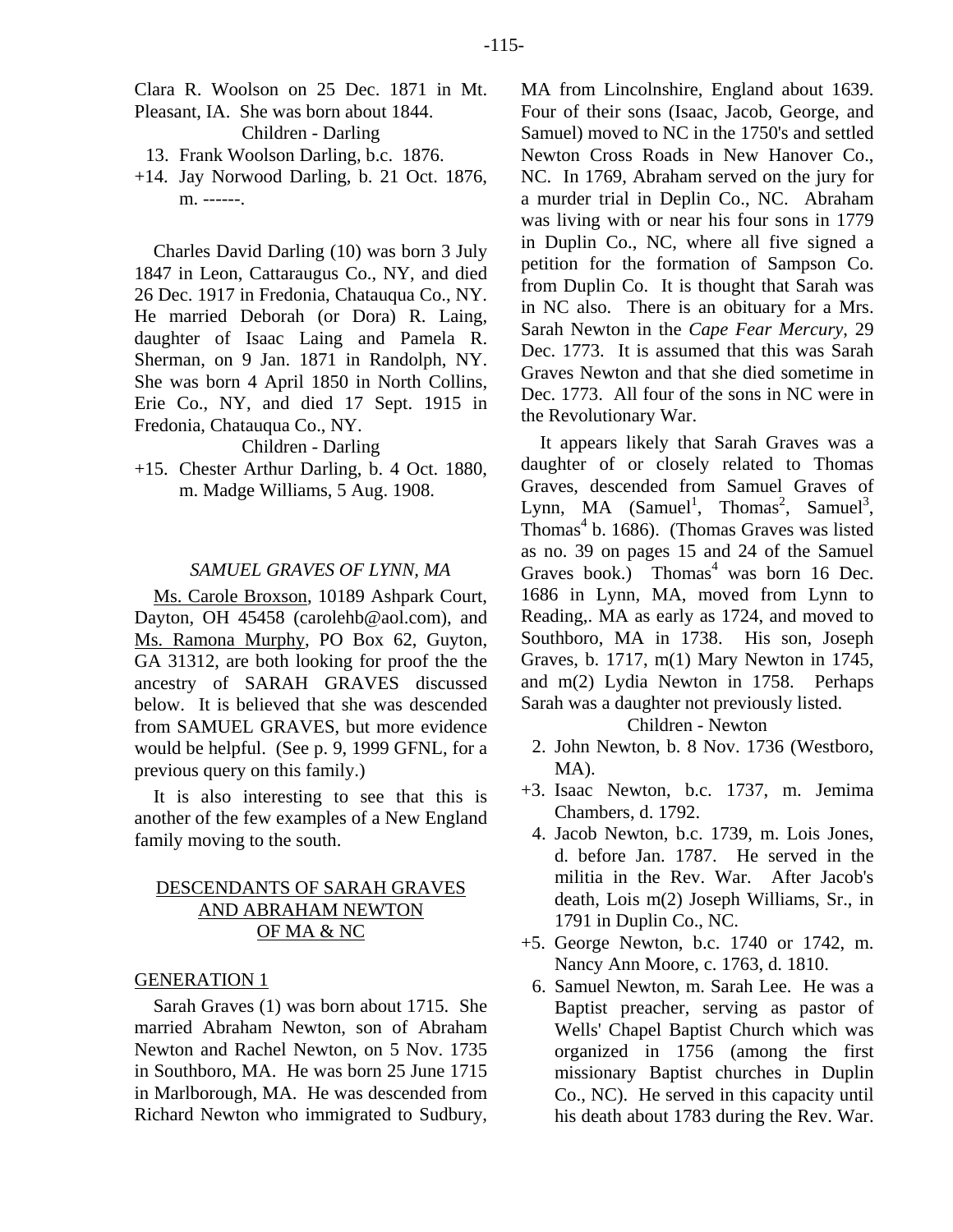Until 1835, the church was called Bull Tail Meeting House, probably because of nearby Bull Tail Creek.

## GENERATION 2

Isaac Newton (3) was born about 1737, and died about 1792 in Duplin Co., NC. He married Jemima Chambers. She was born about 1757.

Children - Newton

- +7. Sarah Newton, b. 20 Oct. 1757, m. Daniel Alderman, 11 Aug. 1772.
- +8. Esther Newton, b. 11 Oct. 1779, m. James Bland, c. 1801, d. 17 Sept. 1854.
- +9. Nancy Ann Newton, b. 2 March 1782, m. John Alderman, 1800, d. 31 March 1857.
	- 10. Phoebe Newton, m. William Herring.
	- 11. Elizabeth Newton, m. Hugh Roney, 21 Jan. 1783.
	- 12. Mary Newton
	- 13. Dorcas Newton, m. Reuben Morgan, 25 Nov. 1793.
	- 14. Miriam Newton, m. Elias James, 2 May 1780, d. before 1798.
	- 15. Jemima Newton, m. ------ Wilson..
	- 16. Enoch Newton, m. Elizabeth Fryat.
	- 17. Isaac Newton, m. Elizabeth Bland. She was dau. of James Bland and Mary.

George Newton (5) was born about 1740 or 1742 in MA, and died in 1810 in Orange Co., NC. He married Nancy Ann Moore about 1770 in New Hanover Co., NC. She was born about 1750, and died after 1827, probably in Screven Co., GA.

Two of the sons of George and Nancy moved from NC to Screven Co., GA. Samuel Newton and his wife Ann moved in 1796 and settled in the vicinity of what is now Newington, and George and his wife Mary moved in the early 1800's and settled in the section of the county near Rocky Ford. Two of the daughters of George and Nancy Ann (Moore) Newton also moved to Screven Co., GA, Susan who married Thomas Alderman and Rachel who married Jacob Straughn (Rachel isn't listed with the other children below). After George Sr. died, his widow Nancy moved to GA and drew in the Land Lottery of 1827 in Screven Co.

Children - Newton

- 18. Samuel Newton, b. 1764, m. Nancy Ann Brock.
- +19. James Newton, b.c. 1766 (or 1775), m. Susan Pigford, d.c. 1840.
- +20. George Newton, b. 1768, m. Mary Robinson, d. 20 June 1843.
- 21. Isaac Newton, b. 1770, m. Elizabeth Alderman.
- 22. Nancy Ann Newton, b. 1772, m. Elizabeth Alderman.
- 23. Reubin Newton, b. 1774, m. Margaret Bordeaux.
- 24. Susan Newton, b. 1776, m. Thomas Alderman.
- 25. Catherine ("Kate") Newton, b. 1782, never married.

#### *SOUTHERN GRAVES FAMILIES*

Ms. Rhonda Graves, PO Box 2061, Fort Worth, TX 76113-2061 (flegel\_graves @yahoo.com), is looking for the ancestor of her grandfather HENRY DELL GRAVES. He was born 19 July 1901 and died 30 May 1970, both in Mansfield, LA. He married Della Irene Bebee either 28 Aug. 1926 in Campti, LA or 26 Nov. 1926 in Mansfield, De Soto Par., LA, depending on source. She was born 16 March 1911 in Lena, LA, and died 22 Feb. 1982 in Shreveport, LA. They had several children, starting in 1930, including Robert Lee Graves, Glen Graves, Huey Graves, and Betty Graves. Any help will be appreciated.

She plans to check the 1910 and 1920 census records to find him as a child in the household of his parents. If necessary, she will then order a copy of his Social Security application, and check other records.

Mrs. Holly Ayers, 214 Cardinal Ridge Rd., Thomasville, GA 31792 (fayers@rose.net), is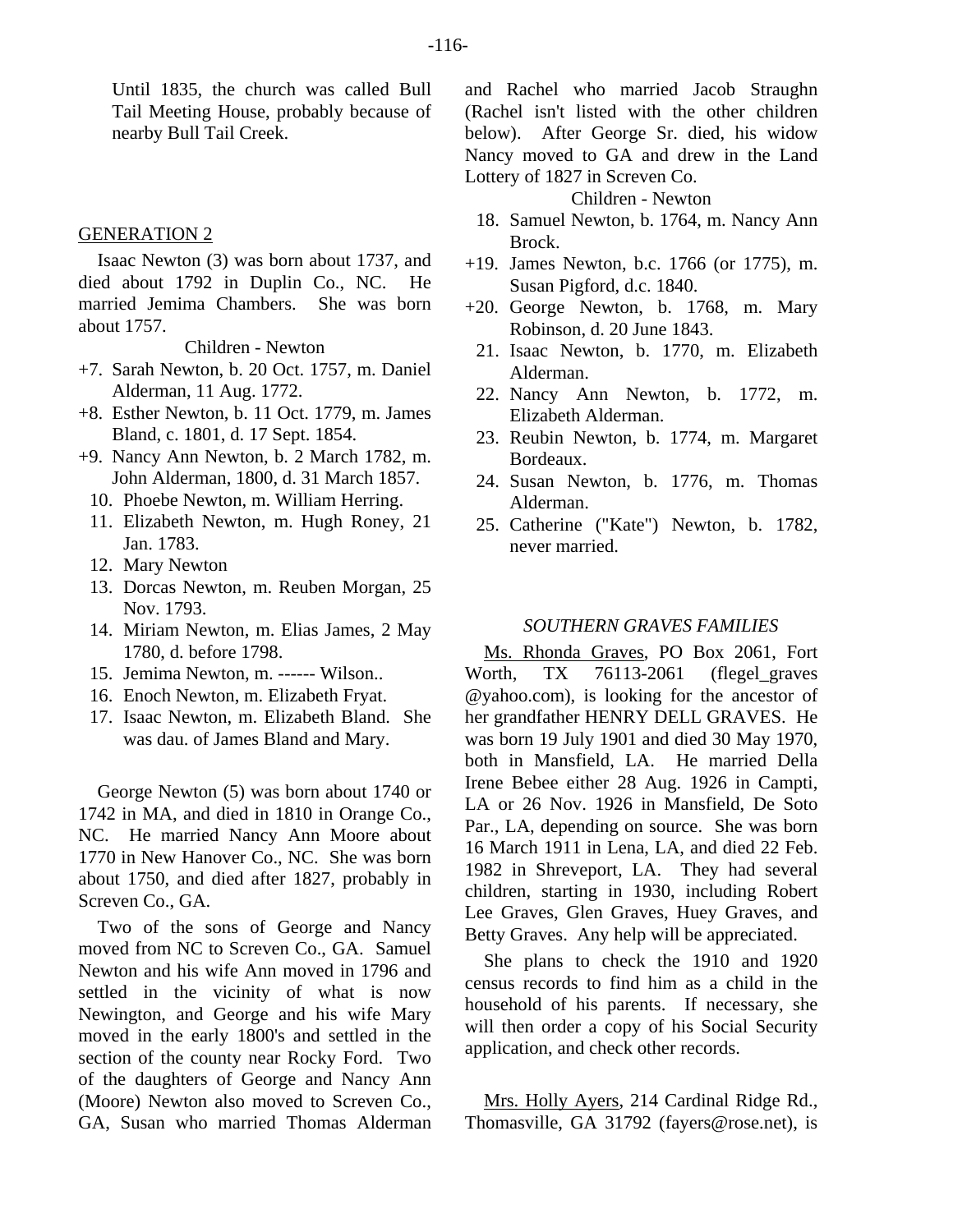looking for the ancestry of CHARLES GRAVES of NC & IN, ancestor of her husband Frank. The presently known information is below.

# DESCENDANTS OF CHARLES GRAVES OF IN & CLARK CO., IN

## GENERATION 1

Charles Graves (1) was born 18 Dec. 1820 in IN, according to the 1880 census for Owen, Clark Co., IN (although R-1 said he was born in SC). He married Elvira ------. She was born about 1825 in NC. According to the 1880 census, both his parents and both her parents were born in NC. All the children listed below were born in IN. There may have been other older children who were no longer living at home in 1880.

There were 3 other Graves families in the 1880 census for Owen, Clark Co., IN that might be related. The families were: David Graves (possible brother of Charles), b.c. 1827 in IN, both parents born in NC, wife Sarah; Samuel D. Graves (possible son of Charles), b.c. 1843 in IN, both parents born in IN, wife Lucinda; John O. Graves (possible son of Charles), b.c. 1848 in IN, father born in IN and mother born in NC, wife Nancy.

# Children - Graves

- +2. James Marion Graves, b. 7 July 1846, m. Hannah M. ------.
	- 3. Charlotte Graves, b.c. 1851.
	- 4. Laura Graves, b.c. 1855.
	- 5. Thomas Graves, b.c. 1857.
	- 6. Andrew Graves, b.c. 1859.
	- 7. Cyrus Graves, b.c 1861.
	- 8. Rhoda Graves, b.c. 1863.
	- 9. Eddy Graves, b.c. 1865.

#### GENERATION 2

James Marion Graves (2) was born 7 July 1846 in Solon, Clark Co., IN. He married Hannah M. ------. She was born about 1851 in IN. Her parents were both born in OH. The 1880 census showed them in Hamilton, Jackson Co., IN with son Charles F. Graves, age 2.

Children - Graves

+10. Charles Francis (or Francis Charles) Graves, b. 20 April 1878, m. ------.

# GENERATION 3

Francis Charles (or Charles Francis) Graves (10) was born 20 April 1878 in Scipio, Jennings Co., IN. He married ------.

Children - Graves

 11. Iona Elizabeth Graves, b. 25 Oct. 1910 (Lawrenceville, Lawrence Co., IL).

Ms. Billie Ruth Miller, PO Box 127, Bridge City, TX 77611 (ruth  $7780@$  aol.com), is not a Graves descendant but a Herring descendant. She has been doing some research to find what happened to the mother and sister of a 91 year-old man. The sister was named Vergie Herring of Crystal Springs, Copiah Co., MS, and her mother was Willie Dixon who married William Talbert Herring. She was told that when this man was about 8 years old his mother left home and never returned, taking most of her children with her, and a few years later his sister Vergie Herring left home never to return. What happened to these Herring descendants?

Vergie was the second wife of Julius E. Graves (576) in the following partial genealogy (part of the descendants of JAMES GRAVES and Mary Copeland of VA & GA).

#### GENERATION 5

Edmond (or Edmund) ("Edd") F. (probably Fielding) Graves (238) was born 27 June 1851 (or 13 July 1852) in Crystal Springs, Copiah Co., Miss., died 12 Jan. 1884 in Crystal Springs, and was buried 13 Jan. 1884 at Dentville, Copiah Co., Miss. He married Mary Corinna (or Corena) Hood, daughter of Julius James Hood and Mary Thurston Stubbs, on 29 Dec. 1874. She was born 2 Oct. 1855 and died 11 April 1937, both at Crystal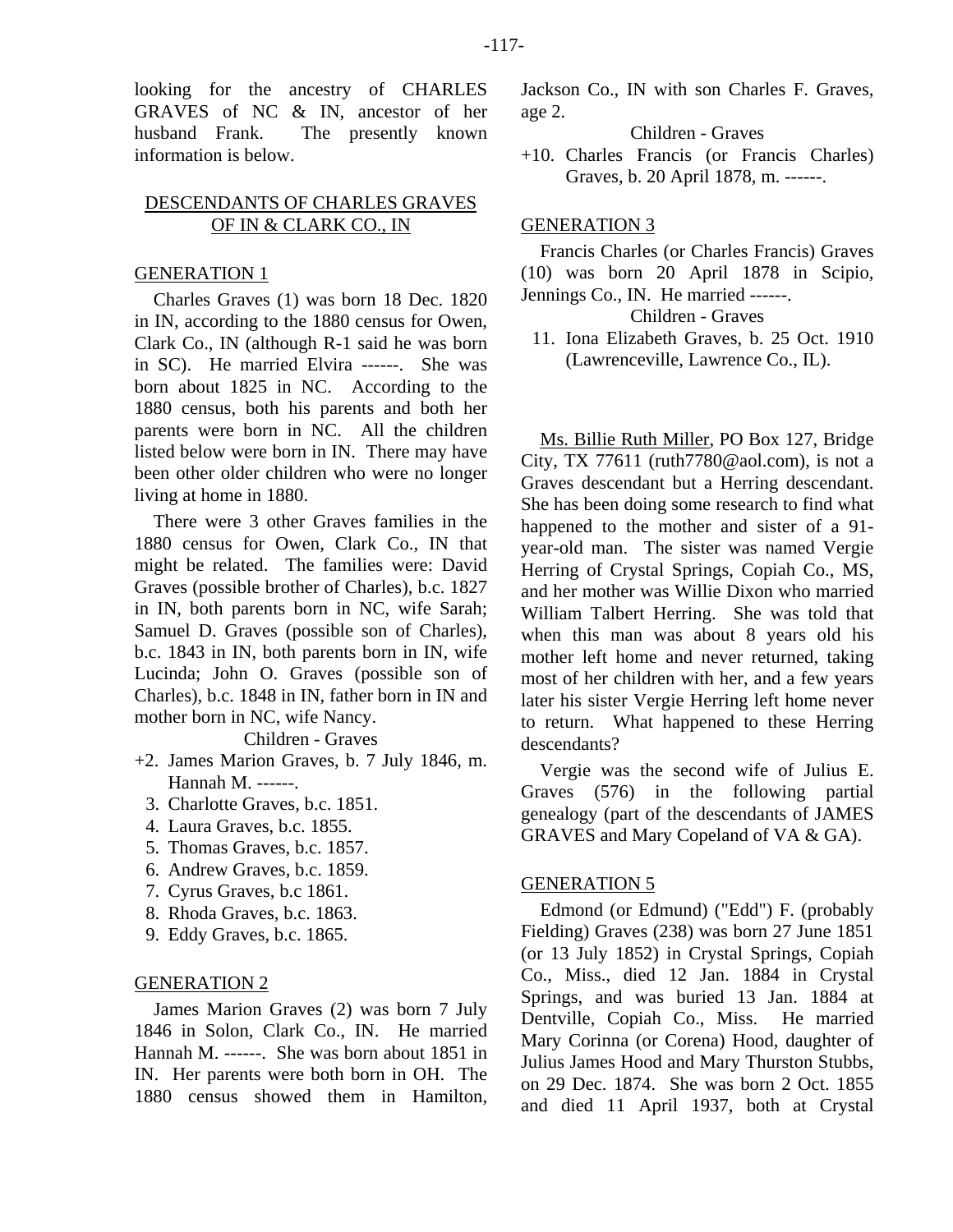Springs, Miss., and was buried 12 April 1937 at Dentville, Copiah Co.

Mary secondly married William M. Farrar on 5 (or 15) March 1894. He was born about 1853 in Miss. By this second marriage, there were two children, both born at Crystal Springs: Irl Carter Farrar, b. 9 May 1895, d. 30 May 1914; Bryan Hammon Farrar, b. 17 July 1897, d. 27 March 1917.

All the children of Edd and Mary, listed below, were born in Crystal Springs, Miss.

Children - Graves

- 574. William Everett Graves, b. 3 Jan. 1876, m. Ritta Aline Strong, 26 May 1918, d. 16 Dec. 1930.
- 575. Minnie May Graves, b. 26 Nov. 1877, m. Echiel Obel Lewis, 9 Jan. 1902, d. 21 Nov. 1965.
- +576. Julius Eli Graves, b. 9 July 1879, m(1) Mary Narcissis Clement, 27 March 1904, m(2) Vergie Herring, d. 4 Nov. 1926.
	- 577. Edmond Shelton Graves, b. 8 July 1881, d. 23 Aug. 1881.
	- 578. Edmond Fielding Graves, b. 25 Aug. 1883, m. Lillie Mae Massey, 22 Feb. 1912, d. 8 Aug. 1957.

# GENERATION 6

Julius Eli Graves (576) was born 9 July 1879 in Copiah Co., Miss., died 4 Nov. 1926, and was buried in Dentville (cemetery name and location not known). Funeral director was J. P. Biggs. He first married Mary Narcissis Clement, daughter of George Washington Clement, Jr. and Mary Ann Haley, on 27 March 1904. She was born 3 March 1884 and died 18 Feb. 1910. Julius married second Vergie Herring, daughter of William Talbert Herring (son of Isaac Herring). She was born in 1904. It is not known whether they had any children.

Children - Graves

- +1194. Will Ernest Graves, b. 11 April 1905, m. Ida Merle Bryant, 1939, d. 25 Nov. 1973.
	- 1195. Clement Graves, died young (about age 5).

 1196. Mary Maud Graves, b. 28 Feb. 1909, m. Tom Hailey Fleming, d. 7 Sept. 1999. Living in Crystal Springs, Miss. in 1985.

Mr. James W. Graves, 1996 Bucks Run Rd., Ghent, KY 41045 (jimgraves1@juno.com), is looking for the ancestry of his ELIJAH GRAVES. As noted below, he believes he is descended from Capt. Thomas Graves of VA. Help on the ancestry and additional descendants will be appreciated.

# DESCENDANTS OF ELIJAH GRAVES AND AGNES LACY OF KY

# GENERATION 1

Elijah Graves (1) was born about 1788 in KY, and died in 1860 in Trimble Co., KY. He married Agnes Lacy on 21 Sept. 1832 in Owen Co., KY. She was born in 1815. It may be that Elijah first married Kitty Hamilton on 25 March 1815 in Fayette Co., KY.

It is believed that Elijah is descended from Capt. Thomas Graves of VA (gen. 169), probably through Thomas Graves (born 1691) who married Ann Davenport. They had 16 children, many of whom went to KY. The name of Elijah was frequently used in this part of the family. There was also intermarriage between this part of the Graves family and the Bartlett family, including the marriage of Thomas Graves (son of Thomas Graves and Ann Davenport) to Isabella Susan Bartlett.

## Children - Graves

- 2. Elizabeth Graves, b. 1833.
- +3. Thomas E. Graves, b. 1834, m. ------ McGlocklin, 18 Dec. 1856.
	- 4. Charlotte Graves, b. 1837, m. William M. Richards, 26 March 1860 (Carrollton, Carroll Co., KY).
	- 5. Bartlett Graves, b. 1839 (IN), m. Amanda Stockdale, 27 Aug. 1863 (Methodist Church, Carroll Co., KY). She was b. 1839 in IN.
- 6. John A. Graves, b. 1843.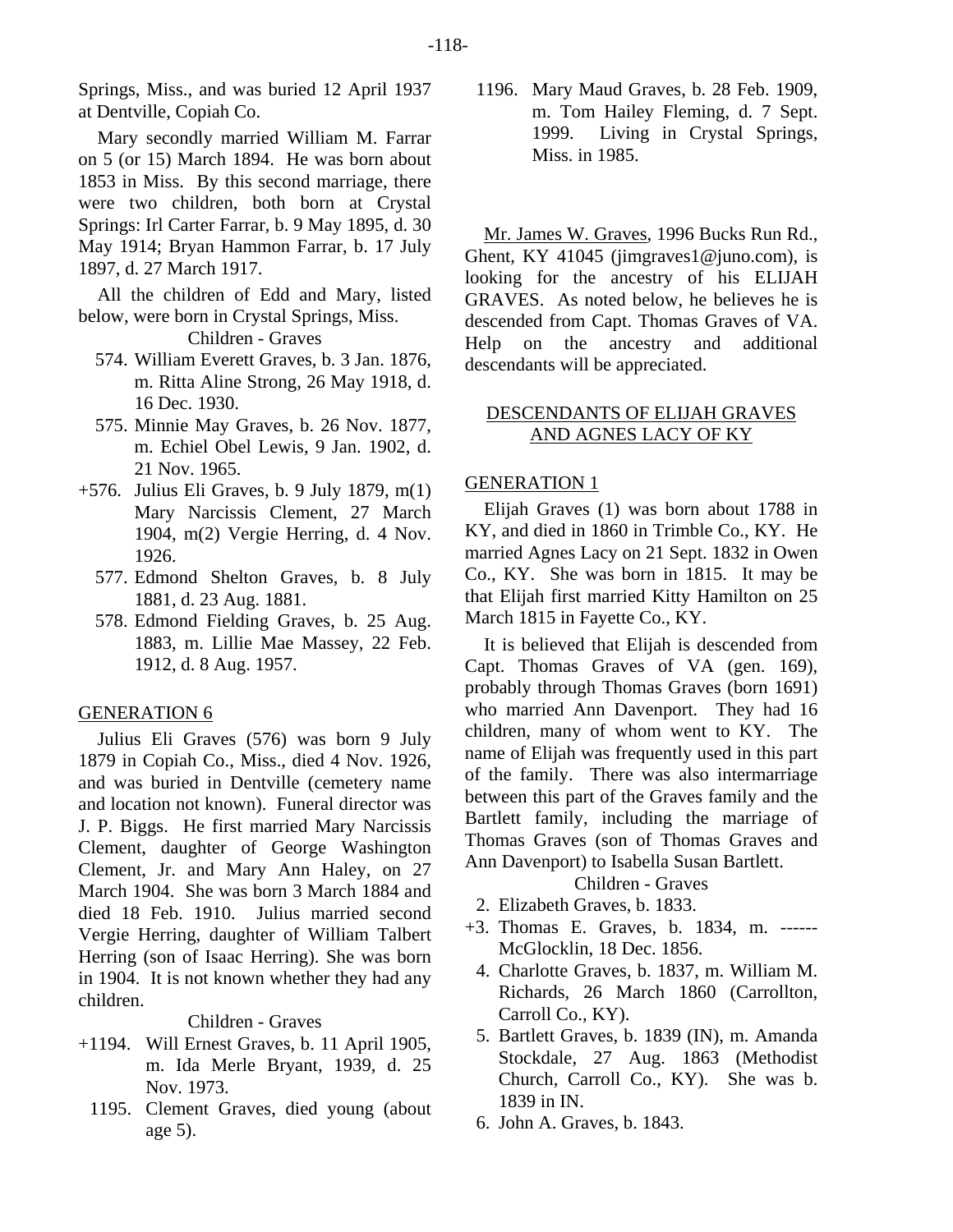- 7. Margaret Graves, b. 1848.
- 8. Lucinda Ellen Graves, b. 1849 (KY), m. W. H. Taylor, (Carroll Co., KY, bk. 2, p. 421).
- 9. Mary Graves, b. 1851.
- 10. Elijah Graves, b. 1852 (Carroll Co., KY), m. Nancy A. Brown, 18 Oct. 1883 (Carrollton, Carroll Co., KY). She was b. 1853 in IN.

## GENERATION 2

Thomas E. Graves (3) was born in 1834 in IN, and died in Trimble Co., KY. He married ------ McGlocklin on 18 Dec. 1856 in Trimble Co., KY. She was born in 1836 in KY, and died 11 April 1909 in Madison, Jefferson Co., IN.

# Children - Graves

- +11. James E. Graves, b. 25 Feb. 1858, m. Ermma L. Rose, c. 1877.
- +12. John Wesley Graves, b. 1860, m. Permilia Wingham, 11 Aug. 1882, d. Feb. 1899.
- +13. America Kate Graves, b. 1861, m. Wallace Rose, 16 Dec. 1877, d. 14 March 1929.
- +14. William S. Graves, b. 1864, m(1) Elizabeth E. ------, m(2) Lydia E. Courtney, 28 Feb. 1855, d. 16 Nov. 1950.
- +15. George Emmett Graves, b. 18 Sept. 1871, m. Margaret Richmond, 25 May 1894, d. 1 Jan. 1951.
- +16. Earnest Samuel Graves, b. 1873, m. Mary Hulda Buchanan, 1 Aug. 1894, d. 26 March 1924.

## GENERATION 3

James E. Graves (11) was born 25 Feb. 1858 in Locust Creek, Trimble Co., KY, and died in Trimble Co., KY. He married Ermma L. Rose about 1877. She was born 26 Sept. 1858.

#### Children - Graves

- 17. Henry Lute Graves, b. Feb. 1882, d. before 1955.
- 18. James U. Graves, b. July 1884.
- 19. Dessie Graves
- 20. Nellie Graves, b. Nov. 1896.
- 21. Mary Luly Graves, b. Jan. 1887, m. James Hudson, 22 June 1905.

John Wesley Graves (12) was born in 1860 in Trimble Co., KY, and died in Feb. 1899. He married Permilia Wingham on 11 Aug. 1882 in Trimble Co., KY. She was born 17 March 1862 and died 28 Oct. 1898, both in Trimble Co., KY.

# Children - Graves

- +22. Clarence Wesley Graves, b. 29 April 1886, m(1) Lucy C. Crafton, 1909, m(2) Ollie Lee Perry, 2 Oct. 1918, d. Jan. 1959.
- +23. John Albert Graves, b. 23 Oct. 1884, m(1) Augusta ------, m(2) Nancy Young, m(3) May Stewart, 29 Dec. 1910, d. 19 Oct. 1964.

America Kate Graves (13) was born in 1861 in Carroll Co., KY, and died 14 March 1929 in Trimble Co., KY. She married Wallace Rose on 16 Dec. 1877 in Trimble Co., KY. He was born 5 June 1854 in Gallatin Co., KY, and died 14 March 1929.

#### Children - Rose

- +24. Edward Rose, b. Nov. 1879, m(1) Lula ------, m(2) Berth Welch, 21 Nov. 1899.
	- 25. Pearl Rose, m. Elmer French.
- 26. Sally Rose, b. Oct. 1885, d.c. 1907 (about 22 years of age). Bur. Wilson Cem.
- +27. Mary Lucretia Rose, b. 31 Jan. 1888, m. Jerome Davis Wright, 20 Aug. 1913, d. 24 June 1948.

William S. Graves (14) was born in 1864 in KY, and died 16 Nov. 1950 in Vevay, Switzerland Co., IN. He first married Elizabeth E. ------. She was born in 1865. He married second Lydia E. Courtney on 28 Feb. 1855. She was born 22 Feb. 1855 in IN, and died 13 Dec. 1928 in Vevay, IN.

Children - Graves, by Lydia E. Courtney +28. Pearl Graves, m. Everett Hatton.